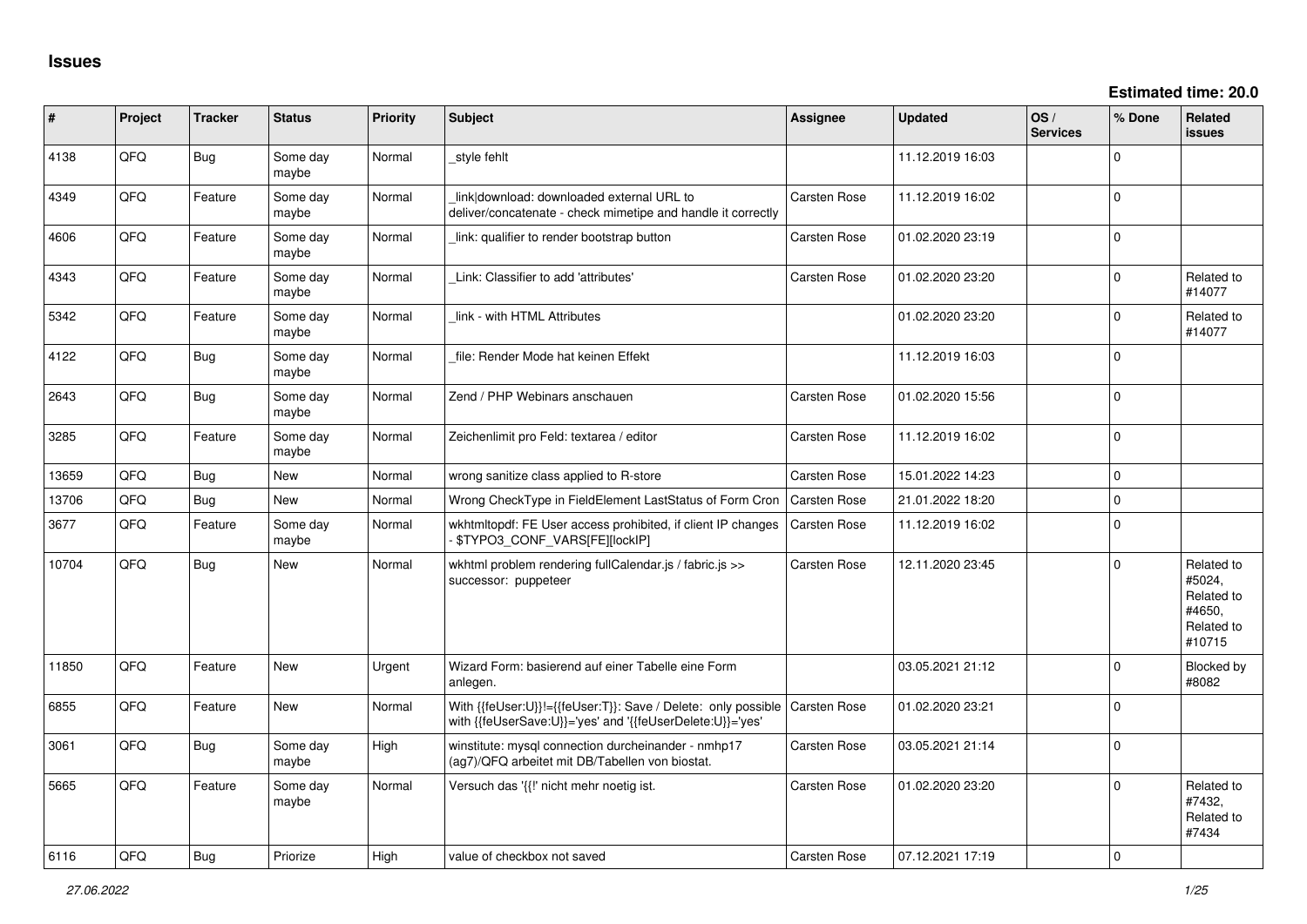| #     | Project | <b>Tracker</b> | <b>Status</b>     | <b>Priority</b> | <b>Subject</b>                                                                       | <b>Assignee</b>     | <b>Updated</b>   | OS/<br><b>Services</b> | % Done         | Related<br>issues                           |
|-------|---------|----------------|-------------------|-----------------|--------------------------------------------------------------------------------------|---------------------|------------------|------------------------|----------------|---------------------------------------------|
| 4652  | QFQ     | Feature        | Some day<br>maybe | Normal          | UZH CD: Weiterleitung auf benutzerdefinierte 403/404 Seite                           | Carsten Rose        | 01.02.2020 23:20 |                        | $\mathbf 0$    |                                             |
| 13354 | QFQ     | Feature        | New               | Normal          | Using Websocket in QFQ                                                               | <b>Carsten Rose</b> | 10.11.2021 15:47 |                        | $\mathbf 0$    |                                             |
| 5991  | QFQ     | Bug            | Some day<br>maybe | Normal          | URLs with ' ' or long parameter are problematic                                      | Carsten Rose        | 01.02.2020 23:19 |                        | $\mathbf 0$    |                                             |
| 3332  | QFQ     | Feature        | Some day<br>maybe | Normal          | Uploads: Thumbnails, Details zum hochgeladenen File                                  | Carsten Rose        | 11.12.2019 16:02 |                        | $\mathbf 0$    | Related to<br>#3264,<br>Related to<br>#5333 |
| 7119  | QFQ     | Feature        | New               | Normal          | Upload: scaleDownWidth, scaleDownHeight                                              | <b>Carsten Rose</b> | 01.02.2020 23:21 |                        | 0              |                                             |
| 7175  | QFQ     | Feature        | New               | Normal          | Upload: md5 hash as filename                                                         | Carsten Rose        | 01.02.2020 23:21 |                        | $\mathbf 0$    |                                             |
| 5706  | QFQ     | Bug            | Some day<br>maybe | Normal          | upload: fileDestination needs to be sanatized                                        | Carsten Rose        | 01.02.2020 23:19 |                        | $\Omega$       |                                             |
| 7850  | QFQ     | Feature        | New               | High            | Upload records: non 'pathFileName' column                                            | <b>Carsten Rose</b> | 03.05.2021 21:14 |                        | $\overline{0}$ |                                             |
| 6704  | QFQ     | Feature        | Some day<br>maybe | Normal          | Upload Mode: Bilder in Notizen rechts sollen aktuellen<br>Upload repräsentieren.     |                     | 01.02.2020 23:19 |                        | $\mathbf 0$    | Related to<br>#3264                         |
| 5305  | QFQ     | Bug            | <b>New</b>        | Normal          | Upload FormElement: nicht disabled by readonly Form                                  | <b>Carsten Rose</b> | 16.06.2021 13:43 |                        | $\mathbf 0$    | Related to<br>#9347,<br>Related to<br>#9834 |
| 9947  | QFQ     | Bug            | Priorize          | Normal          | Unwanted error message if missing 'typeAheadSqlPrefetch'                             | <b>Carsten Rose</b> | 01.02.2020 10:13 |                        | 0              |                                             |
| 4197  | QFQ     | Feature        | Some day<br>maybe | Normal          | Unit Test fuer JSON Stream von QuickFormQuery.php ><br>doForm()                      | Carsten Rose        | 11.12.2019 16:03 |                        | $\Omega$       |                                             |
| 13943 | QFQ     | Bug            | Priorize          | Normal          | unable to find formgroup                                                             | Enis Nuredini       | 28.05.2022 11:03 |                        | 0              |                                             |
| 10661 | QFQ     | Bug            | In Progress       | Normal          | Typo3 Warnungen                                                                      | Carsten Rose        | 07.09.2021 13:23 |                        | $\Omega$       | Related to<br>#12440                        |
| 11320 | QFQ     | Feature        | Priorize          | Normal          | Typo3 Version 10 support                                                             | Carsten Rose        | 05.05.2021 22:09 |                        | $\Omega$       |                                             |
| 7219  | QFQ     | Bug            | <b>New</b>        | Normal          | typeSheadSql / typeAheadSqlPrefetch: change to curly<br>braces                       | Carsten Rose        | 01.02.2020 23:21 |                        | $\Omega$       |                                             |
| 10588 | QFQ     | Bug            | <b>New</b>        | Normal          | typeahed Tag: Doku anpassen                                                          | Carsten Rose        | 12.11.2020 23:45 |                        | $\mathbf 0$    |                                             |
| 9077  | QFQ     | Bug            | New               | Normal          | typeAheadSql: report broken SQL                                                      | <b>Carsten Rose</b> | 01.02.2020 23:22 |                        | 0              |                                             |
| 9221  | QFQ     | Feature        | New               | Normal          | typeAhead: Zeichenlimite ausschalten                                                 | Carsten Rose        | 08.05.2021 17:06 |                        | $\mathbf 0$    |                                             |
| 10116 | QFQ     | Feature        | Some day<br>maybe | Normal          | TypeAhead: Tag - show inside 'input' element                                         | Carsten Rose        | 16.09.2021 15:09 |                        | 0              |                                             |
| 4018  | QFQ     | Feature        | Some day<br>maybe | Normal          | typeahead: solve problem with potential long query<br>parameter                      | Carsten Rose        | 11.12.2019 16:03 |                        | 0              |                                             |
| 4457  | QFG     | <b>Bug</b>     | Priorize          | Normal          | typeahead: pressing return to select an item, saves the form<br>and closes the form. | Benjamin Baer       | 03.01.2022 08:01 |                        | 0              | Related to<br>#4398                         |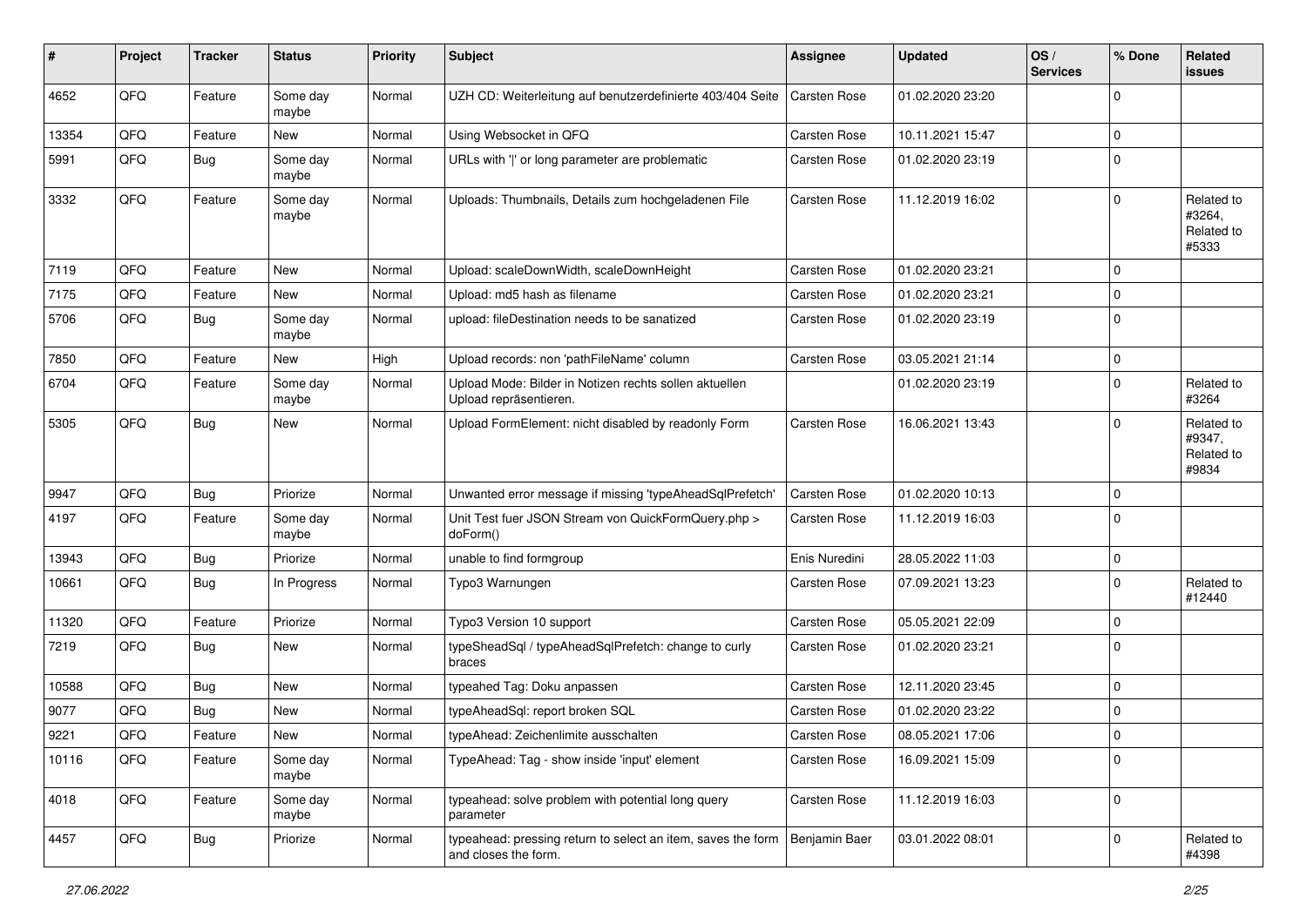| #     | Project | <b>Tracker</b> | <b>Status</b>     | <b>Priority</b> | <b>Subject</b>                                                                                                                                           | <b>Assignee</b>     | Updated          | OS/<br><b>Services</b> | % Done         | Related<br><b>issues</b>                    |
|-------|---------|----------------|-------------------|-----------------|----------------------------------------------------------------------------------------------------------------------------------------------------------|---------------------|------------------|------------------------|----------------|---------------------------------------------|
| 4398  | QFQ     | <b>Bug</b>     | Some day<br>maybe | Normal          | Typeahead: mouse click in a prefilled input opens a single<br>item dropdown with the current value - click on it seems to<br>set the value, not the key. | Benjamin Baer       | 01.02.2020 23:20 |                        | $\Omega$       | Related to<br>#4457                         |
| 10640 | QFQ     | <b>Bug</b>     | New               | High            | TypeAhead Tag: FE editierbar trotz readOnly                                                                                                              | <b>Carsten Rose</b> | 03.05.2021 21:12 |                        | $\mathbf 0$    |                                             |
| 5805  | QFQ     | Feature        | Some day<br>maybe | Normal          | TypeAHead SQL value instead of key stored                                                                                                                |                     | 01.02.2020 23:19 |                        | $\mathbf 0$    | Related to<br>#5444                         |
| 3895  | QFQ     | <b>Bug</b>     | Some day<br>maybe | Normal          | typeahead pedantic: on lehrkredit Idap webpass - if only one<br>person is in dropdown, such person can't be selected                                     | Carsten Rose        | 11.12.2019 16:03 |                        | $\Omega$       |                                             |
| 5894  | QFQ     | Feature        | Feedback          | Normal          | Typeahead in Report: show/hide rows dynamically                                                                                                          | Carsten Rose        | 18.02.2022 08:50 |                        | $\Omega$       | Related to<br>#5893,<br>Related to<br>#5885 |
| 5895  | QFQ     | Feature        | Some day<br>maybe | Normal          | Tutorial: List of all QFQ Features                                                                                                                       |                     | 01.02.2020 23:19 |                        | 0              |                                             |
| 12400 | QFQ     | Feature        | New               | Normal          | Tutorial ist in QFQ Doku, Wird in der Suche gefunden, es<br>gibt aber kein Menupunkt - Inhalt ueberpruefen                                               | Carsten Rose        | 03.05.2021 20:45 |                        | 0              |                                             |
| 12187 | QFQ     | Bug            | New               | Normal          | Trigger FormAsFile() via Report: probably problem with multi   Carsten Rose<br>DB setup                                                                  |                     | 20.03.2021 21:20 |                        | $\overline{0}$ |                                             |
| 8044  | QFQ     | Feature        | Priorize          | Normal          | Transaction: a) Form, b) Report                                                                                                                          | Carsten Rose        | 05.05.2021 22:14 |                        | $\Omega$       | Related to<br>#8043                         |
| 9968  | QFQ     | Feature        | Priorize          | Normal          | Tooltip in Links for Developer                                                                                                                           | Carsten Rose        | 01.02.2020 23:17 |                        | $\mathbf 0$    |                                             |
| 7456  | QFQ     | Bug            | Some day<br>maybe | Low             | Todos in Code: solve or make ticket                                                                                                                      | Carsten Rose        | 16.09.2021 15:10 |                        | $\overline{0}$ |                                             |
| 12664 | QFQ     | Feature        | <b>New</b>        | Normal          | TinyMCE: report/remove malicous HTML/JS Code                                                                                                             | Carsten Rose        | 19.03.2022 17:47 |                        | $\Omega$       | Related to<br>#14320                        |
| 7239  | QFQ     | Feature        | New               | Normal          | TinyMCE: html tag whitelist                                                                                                                              | Carsten Rose        | 01.02.2020 23:21 |                        | $\Omega$       | Related to<br>#14320                        |
| 12439 | QFQ     | Feature        | In Progress       | Normal          | TinyMCE Paste from Word & Character Count/Limit                                                                                                          | Carsten Rose        | 05.05.2021 22:15 |                        | 0              |                                             |
| 12186 | QFQ     | Feature        | New               | High            | TinyMCE Config für Objekte                                                                                                                               | Carsten Rose        | 07.12.2021 17:19 |                        | $\Omega$       | <b>Blocks</b><br>#12632                     |
| 10782 | QFQ     | Feature        | Feedback          | Normal          | Tiny MCE: Image Upload                                                                                                                                   | Enis Nuredini       | 16.05.2022 23:16 |                        | $\Omega$       | Related to<br>#12452                        |
| 9704  | QFQ     | Feature        | Some day<br>maybe | Normal          | Thumbnails Generieren beim Splitten von PDF Files                                                                                                        | Carsten Rose        | 11.12.2019 16:01 |                        | 0              |                                             |
| 5452  | QFQ     | Feature        | Some day<br>maybe | Normal          | Thumbnails from PDF: bad quality                                                                                                                         |                     | 01.02.2020 23:20 |                        | $\Omega$       |                                             |
| 7402  | QFQ     | Bug            | Some day<br>maybe | Normal          | thumbnail cache: outdated picture when permission denied<br>and permission resolved.                                                                     |                     | 01.02.2020 23:20 |                        | $\Omega$       |                                             |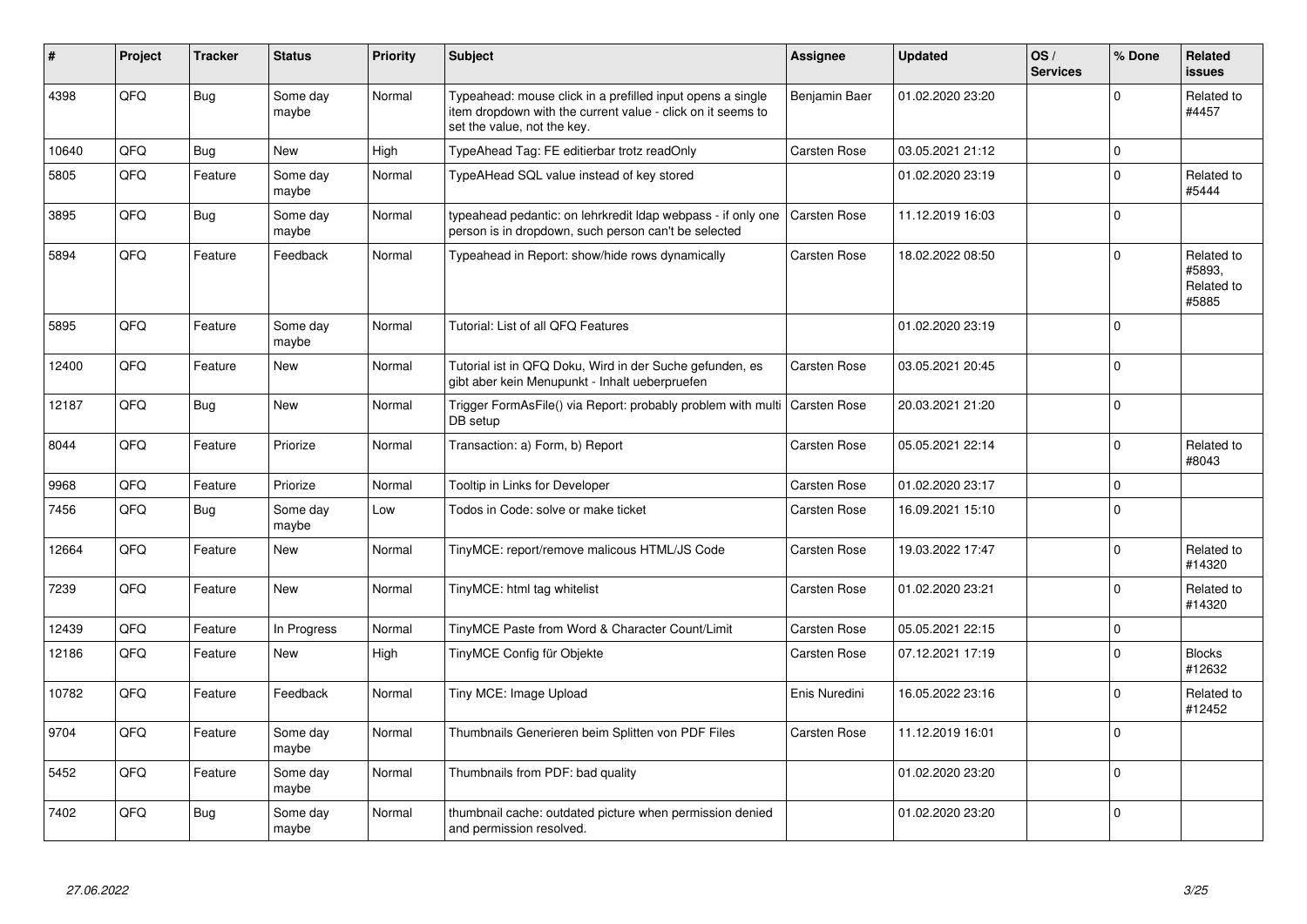| #     | Project | <b>Tracker</b> | <b>Status</b>     | <b>Priority</b> | <b>Subject</b>                                                                                            | Assignee            | <b>Updated</b>   | OS/<br><b>Services</b> | % Done      | Related<br>issues                           |
|-------|---------|----------------|-------------------|-----------------|-----------------------------------------------------------------------------------------------------------|---------------------|------------------|------------------------|-------------|---------------------------------------------|
| 4757  | QFQ     | Feature        | Some day<br>maybe | Normal          | Test subrecord: download links ok? Links ok?                                                              | <b>Carsten Rose</b> | 01.02.2020 23:20 |                        | $\Omega$    |                                             |
| 8056  | QFQ     | Feature        | Some day<br>maybe | Normal          | Termin Organisation (Reservation)                                                                         |                     | 01.02.2020 23:19 |                        | $\Omega$    | Related to<br>#8658                         |
| 4816  | QFQ     | Feature        | Some day<br>maybe | Normal          | Templates for QFQ Reports (Tables, Radios, )                                                              |                     | 01.02.2020 23:20 |                        | $\Omega$    |                                             |
| 10345 | QFQ     | Feature        | New               | Normal          | Templates - Patterns QFQ Style                                                                            |                     | 03.05.2021 21:01 |                        | $\Omega$    | Related to<br>#10713                        |
| 4549  | QFQ     | <b>Bug</b>     | Some day<br>maybe | Normal          | TemplateGroups: FE.type SELECT loose selected value<br>after save                                         | <b>Carsten Rose</b> | 01.02.2020 23:20 |                        | $\Omega$    | Related to<br>#4548,<br>Related to<br>#4771 |
| 3588  | QFQ     | Bug            | Some day<br>maybe | Normal          | templateGroup: versteckte Elemente werden weiterhin<br>gespeichert.                                       | Carsten Rose        | 11.12.2019 16:02 |                        | $\Omega$    |                                             |
| 3385  | QFQ     | Feature        | Some day<br>maybe | Normal          | templateGroup: insert/update/delete non primary records                                                   | Carsten Rose        | 11.12.2019 16:02 |                        | $\Omega$    |                                             |
| 7521  | QFQ     | Feature        | New               | Normal          | TemplateGroup: fe.type=upload                                                                             | Carsten Rose        | 01.02.2020 23:21 |                        | $\mathbf 0$ | Related to<br>#9706                         |
| 3882  | QFQ     | Bug            | Some day<br>maybe | Normal          | templateGroup: disable 'add' if limit is reached - funktioniert<br>nicht wenn bereits records existierten | <b>Carsten Rose</b> | 11.12.2019 16:03 |                        | $\Omega$    |                                             |
| 12702 | QFQ     | <b>Bug</b>     | <b>New</b>        | High            | templateGroup: broken in multiDb Setup                                                                    | Carsten Rose        | 14.12.2021 16:02 |                        | $\Omega$    |                                             |
| 12045 | QFQ     | Bug            | <b>New</b>        | Normal          | templateGroup afterSave FE: Aufruf ohne<br>sglHonorFormElements funktioniert nicht                        | Carsten Rose        | 18.02.2021 16:33 |                        | $\Omega$    |                                             |
| 12716 | QFQ     | Bug            | <b>New</b>        | Normal          | template group: Pattern only applied to first instance                                                    | <b>Carsten Rose</b> | 19.03.2022 17:47 |                        | $\Omega$    |                                             |
| 4445  | QFQ     | Feature        | Some day<br>maybe | Normal          | template group: Option to simulate fieldset                                                               |                     | 28.06.2021 14:11 |                        | $\Omega$    |                                             |
| 10506 | QFQ     | Bug            | <b>New</b>        | High            | Template Group broken on MultiDB instance                                                                 | Carsten Rose        | 03.05.2021 21:12 |                        | $\Omega$    | Related to<br>#10505                        |
| 6970  | QFQ     | Feature        | Some day<br>maybe | Normal          | tablesorter: default fuer 'sortReset' aendern von 'Ctrl' zu 'Alt'                                         | Benjamin Baer       | 01.02.2020 23:21 |                        | $\Omega$    |                                             |
| 12679 | QFQ     | Feature        | <b>New</b>        | Normal          | tablesorter: custom column width                                                                          | <b>Carsten Rose</b> | 16.06.2021 11:10 |                        | $\mathbf 0$ |                                             |
| 11892 | QFQ     | Feature        | New               | Normal          | tablesorter: columns with links are hard to order - new<br>qualifier 'Y: <ord>'</ord>                     | Enis Nuredini       | 23.03.2022 09:22 |                        | $\mathbf 0$ |                                             |
| 9130  | QFQ     | Feature        | Some day<br>maybe | Normal          | tablesorter: Automatic Row numbering / Zeilenummer                                                        | Benjamin Baer       | 01.02.2020 23:22 |                        | $\Omega$    |                                             |
| 10745 | QFQ     | Feature        | Some day<br>maybe | Normal          | Tablesorter Excel Export                                                                                  | Carsten Rose        | 16.09.2021 15:09 |                        | $\Omega$    |                                             |
| 14304 | QFQ     | Bug            | New               | Normal          | table sorter view safer does not work                                                                     | <b>Carsten Rose</b> | 10.06.2022 11:49 |                        | 0 l         |                                             |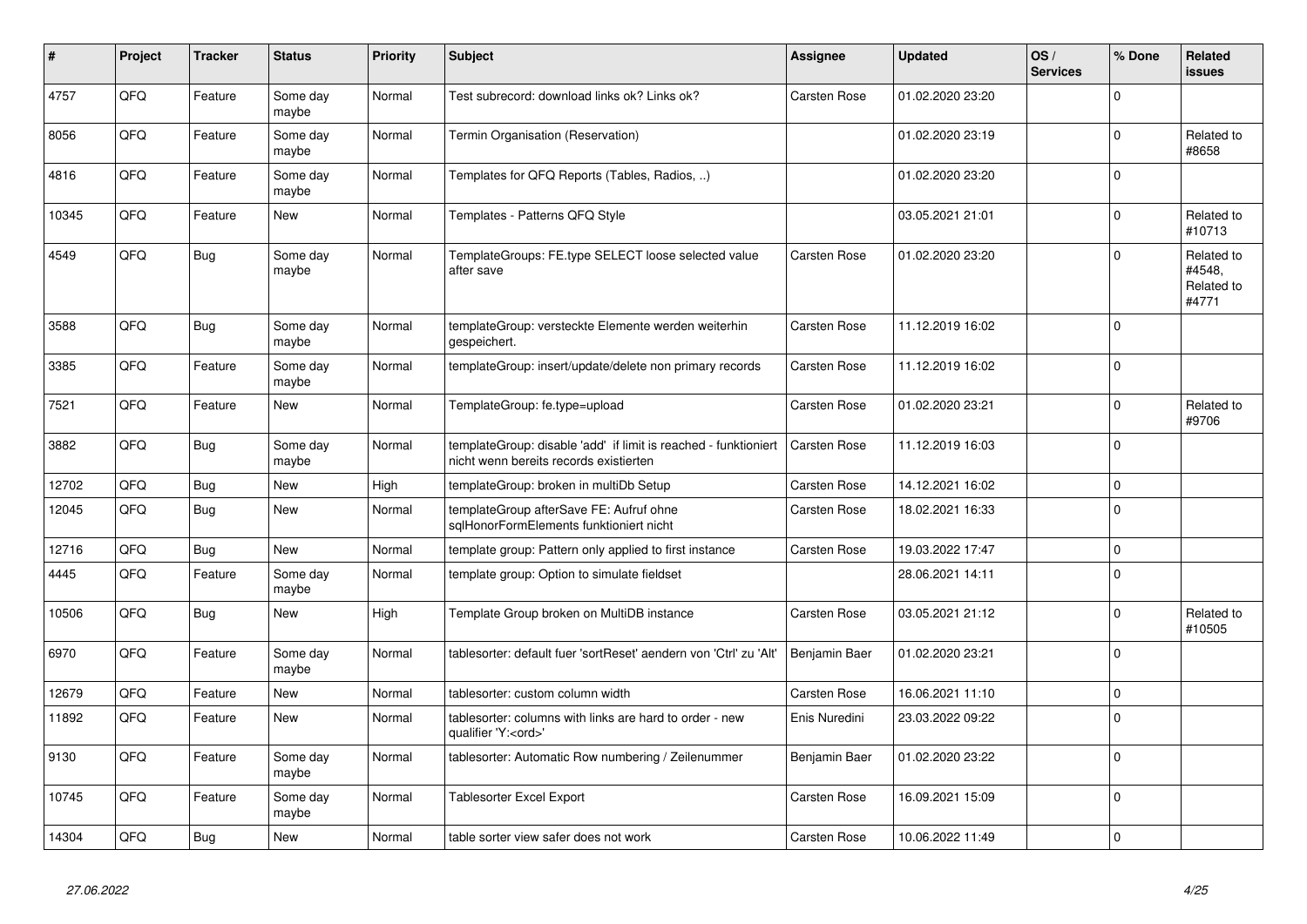| #     | Project | <b>Tracker</b> | <b>Status</b>     | <b>Priority</b> | <b>Subject</b>                                                                                       | Assignee                                               | <b>Updated</b>   | OS/<br><b>Services</b> | % Done         | Related<br><b>issues</b>                      |                      |
|-------|---------|----------------|-------------------|-----------------|------------------------------------------------------------------------------------------------------|--------------------------------------------------------|------------------|------------------------|----------------|-----------------------------------------------|----------------------|
| 4258  | QFQ     | Feature        | Some day<br>maybe | High            | <b>System Defaults: Forms</b>                                                                        | Carsten Rose                                           | 03.05.2021 21:14 |                        | $\overline{0}$ |                                               |                      |
| 10114 | QFQ     | Feature        | <b>New</b>        | High            | Symbol (Link): 'G:' (Glyphicon) replaced by 'i:' (icon)                                              |                                                        | 07.12.2021 17:19 |                        | $\overline{0}$ | Related to<br>#3797,<br>Related to<br>#4194   |                      |
| 12520 | QFQ     | Bug            | New               | Normal          | Switch FE User: still active even FE User session expired                                            | Carsten Rose                                           | 19.03.2022 17:48 |                        | 0              |                                               |                      |
| 12477 | QFQ     | Feature        | <b>New</b>        | Normal          | Support for refactoring: Form, FormElement, diverse<br>Tabellen/Spalten, tt-content Records          | Carsten Rose                                           | 03.05.2021 20:45 |                        | 0              |                                               |                      |
| 7574  | QFQ     | <b>Bug</b>     | <b>New</b>        | Normal          | Substitute error: form element not reported / dont parse<br>Form.note                                | Carsten Rose                                           | 01.02.2020 23:21 |                        | $\overline{0}$ |                                               |                      |
| 7281  | QFQ     | <b>Bug</b>     | Some day<br>maybe | Normal          | Subrecords: on large screen separator line too short                                                 |                                                        | 01.02.2020 23:19 |                        | $\overline{0}$ |                                               |                      |
| 12135 | QFQ     | Feature        | <b>New</b>        | Normal          | Subrecord: Notiz                                                                                     |                                                        | 24.04.2021 16:58 |                        | $\overline{0}$ |                                               |                      |
| 11955 | QFQ     | Feature        | <b>New</b>        | Normal          | subrecord: new title option to set <th> attributes - e.g. to<br/>customize tablesorter options.</th> | attributes - e.g. to<br>customize tablesorter options. | Carsten Rose     | 03.05.2021 20:47       |                | $\overline{0}$                                | Related to<br>#11775 |
| 8187  | QFQ     | Feature        | New               | Normal          | Subrecord: enable/hide new button - make new/edit/delete<br>customizeable.                           | Carsten Rose                                           | 06.03.2021 18:44 |                        | $\Omega$       | Related to<br>#11326                          |                      |
| 3432  | QFQ     | Feature        | New               | Normal          | subrecord: dynamicUpdate                                                                             | Carsten Rose                                           | 11.06.2020 21:10 |                        | 0              | Related to<br>#5691                           |                      |
| 11775 | QFQ     | Feature        | New               | Normal          | Subrecord Tooltip pro Feld                                                                           | Carsten Rose                                           | 18.12.2020 15:22 |                        | $\overline{0}$ | Related to<br>#11955                          |                      |
| 12413 | QFQ     | Feature        | <b>New</b>        | Normal          | STORE_TYPO3: enhance for {{be_users.email:T}},<br>{{fe users.email:T}}                               | <b>Carsten Rose</b>                                    | 03.05.2021 20:45 |                        | $\Omega$       | Related to<br>#12412,<br>Related to<br>#10012 |                      |
| 9173  | QFQ     | <b>Bug</b>     | Priorize          | Urgent          | Stale Record Lock: Firefox                                                                           | Carsten Rose                                           | 03.05.2021 21:14 |                        | $\overline{0}$ | Related to<br>#9789                           |                      |
| 10081 | QFQ     | Bug            | New               | High            | Stale record lock after 'forbidden' character                                                        | <b>Carsten Rose</b>                                    | 03.05.2021 21:12 |                        | $\mathbf 0$    | Related to<br>#10082.<br>Related to<br>#9789  |                      |
| 9129  | QFQ     | Feature        | <b>New</b>        | Normal          | sqlValidate: Message as notification, not as error                                                   | <b>Carsten Rose</b>                                    | 01.02.2020 23:22 |                        | $\overline{0}$ | Related to<br>#9128                           |                      |
| 4026  | QFQ     | Feature        | Some day<br>maybe | Normal          | sqlLog.sql: log number of FE.id                                                                      | Carsten Rose                                           | 11.12.2019 16:03 |                        | 0              | Related to<br>#5458                           |                      |
| 3941  | QFQ     | Feature        | Some day<br>maybe | Normal          | sqlAfter: es sollten mehrere moeglich sein                                                           | <b>Carsten Rose</b>                                    | 11.12.2019 16:03 |                        | $\overline{0}$ | Related to<br>#3942                           |                      |
| 12504 | QFQ     | Feature        | Priorize          | Normal          | sql.log: report fe.id                                                                                | <b>Carsten Rose</b>                                    | 05.05.2021 22:09 |                        | $\overline{0}$ |                                               |                      |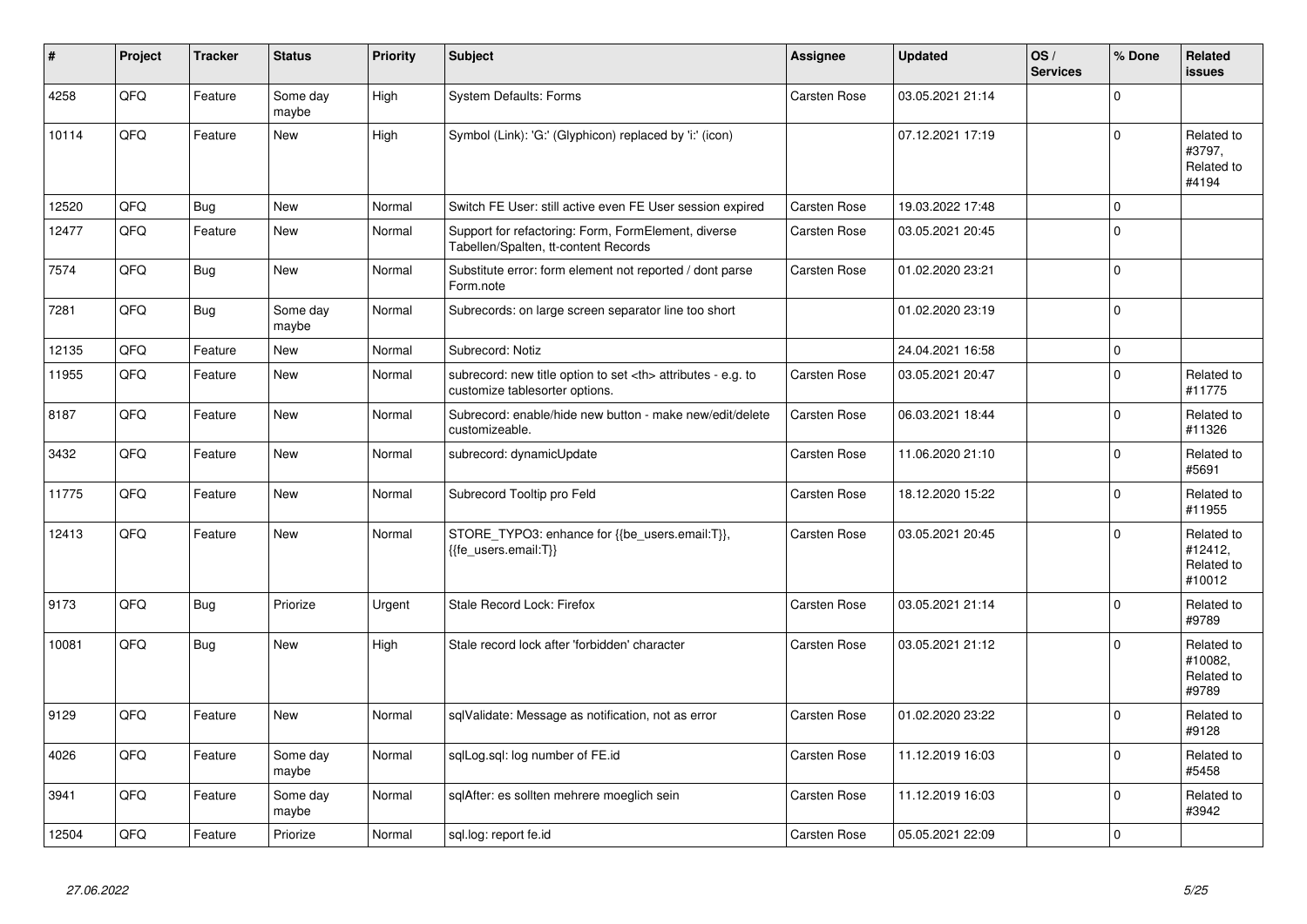| ∦     | Project | <b>Tracker</b> | <b>Status</b>     | <b>Priority</b> | <b>Subject</b>                                                                                    | <b>Assignee</b>     | <b>Updated</b>   | OS/<br><b>Services</b> | % Done      | Related<br><b>issues</b>                      |
|-------|---------|----------------|-------------------|-----------------|---------------------------------------------------------------------------------------------------|---------------------|------------------|------------------------|-------------|-----------------------------------------------|
| 4050  | QFQ     | Feature        | New               | Normal          | sql.log: 1) FormElement ID which causes a specific action,<br>2) Result in the same row.          | <b>Carsten Rose</b> | 15.04.2020 11:35 |                        | $\Omega$    | Related to<br>#5458                           |
| 12545 | QFQ     | Bug            | <b>New</b>        | Urgent          | sql.log not created / updated                                                                     | <b>Carsten Rose</b> | 14.12.2021 16:02 |                        | $\Omega$    |                                               |
| 8806  | QFQ     | Feature        | New               | Normal          | SQL Function nl2br                                                                                | <b>Carsten Rose</b> | 01.02.2020 23:22 |                        | $\mathbf 0$ |                                               |
| 9928  | QFQ     | Feature        | Priorize          | Normal          | SpecialColumnName: a) Deprecated: ' AS "_+tag " ', b)<br>New: ' AS "_ <tag1><tag2>"</tag2></tag1> | Carsten Rose        | 01.02.2020 23:17 |                        | $\Omega$    | Related to<br>#9929                           |
| 7683  | QFQ     | Feature        | New               | Normal          | Special column names in '{{ SELECT  AS _link }}' should<br>be detected                            | Carsten Rose        | 01.02.2020 23:21 |                        | $\Omega$    |                                               |
| 4442  | QFQ     | Feature        | Some day<br>maybe | Normal          | Special Column Name: _link - new symbol G (Glyph) to<br>choose any available symbol               |                     | 11.12.2019 16:02 |                        | 0           |                                               |
| 12512 | QFQ     | Bug            | New               | Normal          | Some MySQL Installation can't use 'stored procedures'                                             | <b>Carsten Rose</b> | 19.03.2022 17:48 |                        | $\mathbf 0$ |                                               |
| 12532 | QFQ     | Feature        | New               | High            | SIP-Parameter bei Seitenaufruf in Browser-Console<br>anzeigen                                     | Carsten Rose        | 07.12.2021 17:19 |                        | $\Omega$    | Related to<br>#11893,<br>Related to<br>#14187 |
| 9707  | QFQ     | Feature        | <b>New</b>        | Normal          | SIP security: encode pageld and check pageld on decode                                            | <b>Carsten Rose</b> | 01.02.2020 23:22 |                        | $\mathbf 0$ |                                               |
| 9121  | QFQ     | Bug            | Priorize          | High            | sip links have r and __dbIndexData set                                                            | Carsten Rose        | 12.06.2021 10:41 |                        | $\mathbf 0$ |                                               |
| 7107  | QFQ     | Feature        | Some day<br>maybe | Normal          | Showcase Registration Tool: Anmeldung / Administration :<br>Liste Anmeldungen / Emaileinaldung    | Carsten Rose        | 11.12.2019 16:01 |                        | $\mathbf 0$ |                                               |
| 3537  | QFQ     | Feature        | Some day<br>maybe | Low             | SHOW COLUMNS FROM tableName - Extend '{{!'<br>definition                                          | <b>Carsten Rose</b> | 11.12.2019 16:02 |                        | 0           |                                               |
| 8963  | QFQ     | Feature        | Priorize          | Normal          | Setting values in a store: flexible way                                                           | Carsten Rose        | 05.05.2021 22:10 |                        | $\Omega$    | Related to<br>#8975                           |
| 4551  | QFQ     | Feature        | Some day<br>maybe | Normal          | Set 'pills' via dynamicUpdate to show/hide/disabled                                               |                     | 01.02.2020 23:20 |                        | $\Omega$    | Related to<br>#3752                           |
| 4956  | QFQ     | Feature        | Some day<br>maybe | Normal          | Sendmail: Benutzerdefinierte Headers                                                              | Carsten Rose        | 11.12.2019 16:02 |                        | $\Omega$    |                                               |
| 7014  | QFQ     | Bug            | New               | Normal          | Sending invalid emails succeeds when<br>debug.redirectAllMailTo is set                            | Carsten Rose        | 01.02.2020 23:21 |                        | $\Omega$    |                                               |
| 11080 | QFQ     | Feature        | New               | Normal          | Send MQTT messages                                                                                | Carsten Rose        | 29.08.2020 19:49 |                        | $\Omega$    |                                               |
| 13899 | QFQ     | Bug            | ToDo              | Normal          | Selenium: zum laufen bringen                                                                      | Enis Nuredini       | 25.03.2022 10:24 |                        | $\Omega$    |                                               |
| 13900 | QFG     | Feature        | Priorize          | Normal          | Selenium: Check das Cookie/PDF funktioniert                                                       | Enis Nuredini       | 25.03.2022 12:45 |                        | $\mathbf 0$ |                                               |
| 14227 | QFQ     | Feature        | New               | Normal          | Selenium Konkurrenz: cypress.io                                                                   | Enis Nuredini       | 28.05.2022 11:02 |                        | $\mathbf 0$ |                                               |
| 7616  | QFQ     | Bug            | Priorize          | Normal          | Selectlist with Enum & Dynamic Update                                                             | Carsten Rose        | 01.02.2020 10:13 |                        | 0           |                                               |
| 7519  | QFQ     | Feature        | New               | Normal          | Select: Multi                                                                                     | Carsten Rose        | 01.02.2020 23:22 |                        | 0           |                                               |
| 7730  | QFQ     | Feature        | Priorize          | Normal          | SELECT Box: title in between                                                                      | Benjamin Baer       | 01.02.2020 23:22 |                        | 0           |                                               |
| 11076 | QFQ     | Feature        | In Progress       | Normal          | SELECT  AS _websocket                                                                             | Carsten Rose        | 30.08.2020 17:49 |                        | 0           |                                               |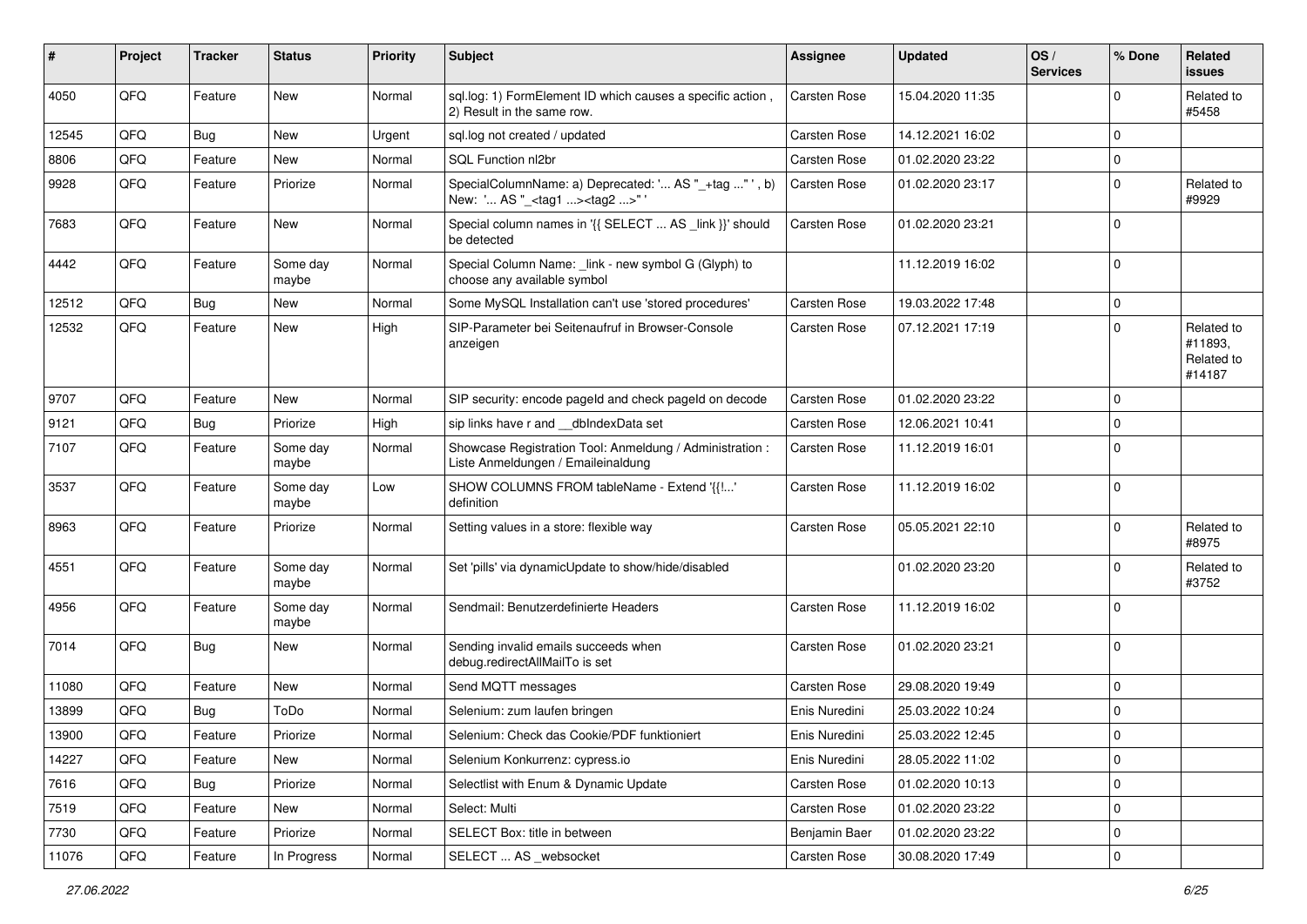| #     | Project | <b>Tracker</b> | <b>Status</b>     | <b>Priority</b> | Subject                                                                                            | <b>Assignee</b> | <b>Updated</b>   | OS/<br><b>Services</b> | % Done      | Related<br>issues    |
|-------|---------|----------------|-------------------|-----------------|----------------------------------------------------------------------------------------------------|-----------------|------------------|------------------------|-------------|----------------------|
| 3727  | QFQ     | Feature        | <b>New</b>        | High            | Security: Session Hijacking erschweren                                                             | Carsten Rose    | 03.05.2021 21:14 |                        | $\Omega$    |                      |
| 880   | QFQ     | Feature        | Some day<br>maybe | Urgent          | Security: PHP, SQL Injection, XSS                                                                  |                 | 03.05.2021 21:14 |                        | $\Omega$    | Related to<br>#14320 |
| 5428  | QFQ     | Feature        | Some day<br>maybe | Normal          | secure thumbnail: late render on access.                                                           | Carsten Rose    | 01.02.2020 23:20 |                        | $\Omega$    |                      |
| 5366  | QFQ     | Feature        | Priorize          | Normal          | Saving with keyboard shortcuts                                                                     | Benjamin Baer   | 21.03.2022 09:47 |                        | $\Omega$    |                      |
| 12974 | QFQ     | Bug            | New               | High            | Sanitize Queries in Action-Elements                                                                | Carsten Rose    | 07.12.2021 17:19 |                        | $\mathbf 0$ |                      |
| 9394  | QFQ     | Feature        | Priorize          | Normal          | REST: allow for non numerical ids in get requests                                                  | Carsten Rose    | 05.05.2021 22:10 |                        | $\Omega$    |                      |
| 7921  | QFQ     | Feature        | Some day<br>maybe | Normal          | Rest API Export: URL kuerzer machen                                                                |                 | 01.02.2020 23:19 |                        | 0           |                      |
| 14028 | QFQ     | Feature        | New               | Normal          | Required notification: visual nicer                                                                | Enis Nuredini   | 28.05.2022 11:01 |                        | $\mathbf 0$ |                      |
| 4454  | QFQ     | Bug            | Some day<br>maybe | Normal          | Required Elements: multiple elements in a row - whole row<br>marked if only one input is empty.    | Benjamin Baer   | 01.02.2020 23:20 |                        | $\Omega$    |                      |
| 9855  | QFQ     | Bug            | <b>New</b>        | Normal          | <b>Required Check</b>                                                                              |                 | 01.02.2020 15:56 |                        | $\Omega$    |                      |
| 5129  | QFQ     | Feature        | Some day<br>maybe | Normal          | Reports: SQL fuer x Achse und y Achse                                                              |                 | 11.12.2019 16:02 |                        | $\Omega$    |                      |
| 5345  | QFQ     | Feature        | <b>New</b>        | Normal          | Report: UPDATE / INSERT / DELETE statements should<br>trigger subqueries, depending on the result. | Carsten Rose    | 27.05.2020 16:11 |                        | $\Omega$    |                      |
| 9811  | QFQ     | Feature        | <b>New</b>        | Normal          | Report: tag every n'th row                                                                         | Carsten Rose    | 01.02.2020 23:22 |                        | $\Omega$    |                      |
| 4435  | QFQ     | Feature        | Some day<br>maybe | Normal          | Report: striptags - specify allowed tags                                                           |                 | 01.02.2020 23:20 |                        | $\Omega$    |                      |
| 14323 | QFQ     | Bug            | In Progress       | Normal          | Report: render=both single - no impact                                                             | Carsten Rose    | 19.06.2022 18:31 |                        | $\mathbf 0$ |                      |
| 3991  | QFQ     | Feature        | Some day<br>maybe | Normal          | report: Columnname '_skipWrap' skips 'fbeg', 'fend'                                                | Carsten Rose    | 11.12.2019 16:03 |                        | $\Omega$    |                      |
| 9052  | QFQ     | Feature        | Feedback          | High            | Report: CodeMirror with SQL Syntax Highlight in FE                                                 | Enis Nuredini   | 08.06.2022 10:25 |                        | $\Omega$    |                      |
| 3967  | QFQ     | Feature        | Some day<br>maybe | High            | Report: Checkbox, Radio, Dropdown, Input welches ohne<br>Submit funktioniert - 'Inline-Form'       | Carsten Rose    | 03.05.2021 21:14 |                        | $\mathbf 0$ |                      |
| 11534 | QFQ     | Feature        | New               | Normal          | Report: Action on selected rows - Table batchprocessing<br>feature                                 |                 | 18.11.2020 08:15 |                        | $\mathbf 0$ |                      |
| 9535  | QFQ     | Bug            | Feedback          | Normal          | Report:  AS '_vertical' - column to wide - vertical >> rot45,<br>rot90                             | Benjamin Baer   | 01.02.2020 15:56 |                        | $\mathbf 0$ |                      |
| 10463 | QFQ     | Feature        | New               | Normal          | Report link: expliztes setzen von HTML Tags (Bedarf fuer<br>'data-selenium' & 'id')                | Enis Nuredini   | 23.03.2022 09:23 |                        | 0           | Related to<br>#7648  |
| 6723  | QFQ     | Feature        | New               | Normal          | Report QFQ Installation and Version                                                                | Carsten Rose    | 12.06.2021 09:07 |                        | $\mathbf 0$ |                      |
| 7261  | QFQ     | <b>Bug</b>     | New               | Normal          | Report pathFilename for user without path, only the<br>filename                                    | Carsten Rose    | 01.02.2020 23:21 |                        | 0           |                      |
| 9983  | QFQ     | Feature        | New               | Normal          | Report Notation: new keyword 'range'                                                               | Carsten Rose    | 01.02.2020 15:55 |                        | 0           |                      |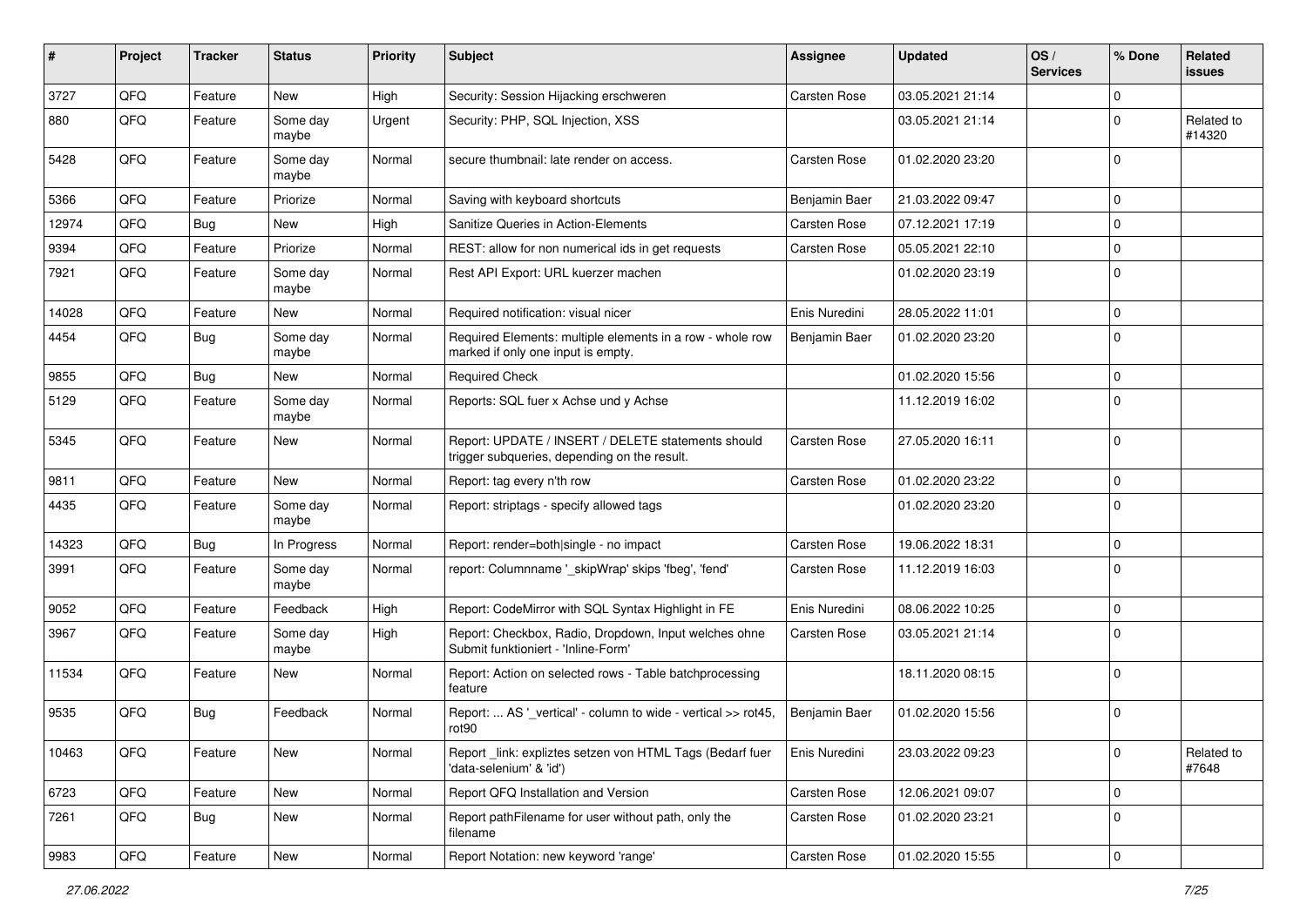| ∦     | Project | <b>Tracker</b> | <b>Status</b>     | <b>Priority</b> | <b>Subject</b>                                                                      | <b>Assignee</b>     | <b>Updated</b>   | OS/<br><b>Services</b> | % Done      | Related<br><b>issues</b>                                               |
|-------|---------|----------------|-------------------|-----------------|-------------------------------------------------------------------------------------|---------------------|------------------|------------------------|-------------|------------------------------------------------------------------------|
| 8975  | QFQ     | Feature        | New               | Normal          | Report Notation: 2.0                                                                | <b>Carsten Rose</b> | 01.02.2020 23:22 |                        | $\mathbf 0$ | Related to<br>#8963                                                    |
| 11323 | QFQ     | Feature        | Some day<br>maybe | Normal          | Report Frontend Editor Modal + Codemirror                                           | Carsten Rose        | 16.09.2021 15:10 |                        | $\pmb{0}$   | Related to<br>#11036                                                   |
| 10005 | QFQ     | Feature        | Priorize          | Normal          | Report / special column name:  AS _calendar                                         | <b>Carsten Rose</b> | 03.06.2020 17:28 |                        | $\mathbf 0$ |                                                                        |
| 4640  | QFQ     | Feature        | Some day<br>maybe | Normal          | Rename System Forms                                                                 |                     | 01.02.2020 23:20 |                        | $\mathbf 0$ |                                                                        |
| 12611 | QFQ     | Feature        | Some day<br>maybe | Normal          | Refactoring: Bootstrap with Lazy Loading                                            | <b>Carsten Rose</b> | 08.06.2022 10:37 |                        | $\mathbf 0$ | Related to<br>#12490,<br>Related to<br>#10013.<br>Related to<br>#7732  |
| 10012 | QFQ     | Feature        | Priorize          | Normal          | redirectAllMailTo: {{beEmail:T}}                                                    | <b>Carsten Rose</b> | 08.05.2021 09:54 |                        | $\mathbf 0$ | Related to<br>#12412,<br>Related to<br>#12413,<br>Related to<br>#10011 |
| 13700 | QFQ     | Feature        | <b>New</b>        | Normal          | Redesign gfg.io Seite                                                               | <b>Carsten Rose</b> | 19.03.2022 17:43 |                        | $\mathbf 0$ |                                                                        |
| 7099  | QFQ     | Feature        | New               | Normal          | Redesign FormEditor                                                                 | <b>Carsten Rose</b> | 01.02.2020 23:21 |                        | $\mathbf 0$ |                                                                        |
| 7480  | QFQ     | Feature        | <b>New</b>        | Normal          | Record History (Undo / Redo)                                                        | <b>Carsten Rose</b> | 11.12.2019 16:16 |                        | $\mathbf 0$ | Related to<br>#2361                                                    |
| 7280  | QFQ     | Feature        | <b>New</b>        | Normal          | recently used table                                                                 | Carsten Rose        | 01.02.2020 23:21 |                        | $\pmb{0}$   |                                                                        |
| 3109  | QFQ     | <b>Bug</b>     | Some day<br>maybe | High            | RealUrl: Links werden nicht korrekt gerendert                                       | Carsten Rose        | 03.05.2021 21:14 |                        | $\mathbf 0$ |                                                                        |
| 3867  | QFQ     | Feature        | Priorize          | Normal          | Readonly Formular: Template Groups add/delete<br>ausbeldnen                         | <b>Carsten Rose</b> | 05.05.2021 22:12 |                        | $\Omega$    |                                                                        |
| 7795  | QFQ     | <b>Bug</b>     | New               | Normal          | Readonly Form: Typeahead-Felder                                                     | Carsten Rose        | 01.02.2020 23:22 |                        | $\mathbf 0$ |                                                                        |
| 7513  | QFQ     | <b>Bug</b>     | New               | Normal          | Radios not correct aligned                                                          | Carsten Rose        | 01.02.2020 23:22 |                        | $\mathbf 0$ |                                                                        |
| 10766 | QFQ     | <b>Bug</b>     | New               | High            | Radiobutton / parameter.buttonClass=btn-default: dynamic<br>update                  |                     | 03.05.2021 21:12 |                        | $\mathbf 0$ | Related to<br>#11237                                                   |
| 11237 | QFQ     | Bug            | New               | High            | Radiobutton / parameter.buttonClass= btn-default - kein<br>dirty Trigger            | Benjamin Baer       | 03.05.2021 21:12 |                        | $\mathbf 0$ | Related to<br>#10766                                                   |
| 11239 | QFQ     | <b>Bug</b>     | New               | Normal          | Radiobutton (plain): horizontales Rendern abhängig vom<br>Datentyp in der Datenbank | Carsten Rose        | 30.09.2020 18:37 |                        | $\mathbf 0$ |                                                                        |
| 7924  | QFQ     | Feature        | New               | Normal          | Radio/Checkbox with Tooltip                                                         | Carsten Rose        | 01.02.2020 23:22 |                        | $\pmb{0}$   |                                                                        |
| 9020  | QFQ     | <b>Bug</b>     | Some day<br>maybe | Normal          | radio mit buttonClass und dynamicUpdate lassen sich nicht<br>kombinieren            |                     | 11.12.2019 16:01 |                        | $\mathbf 0$ |                                                                        |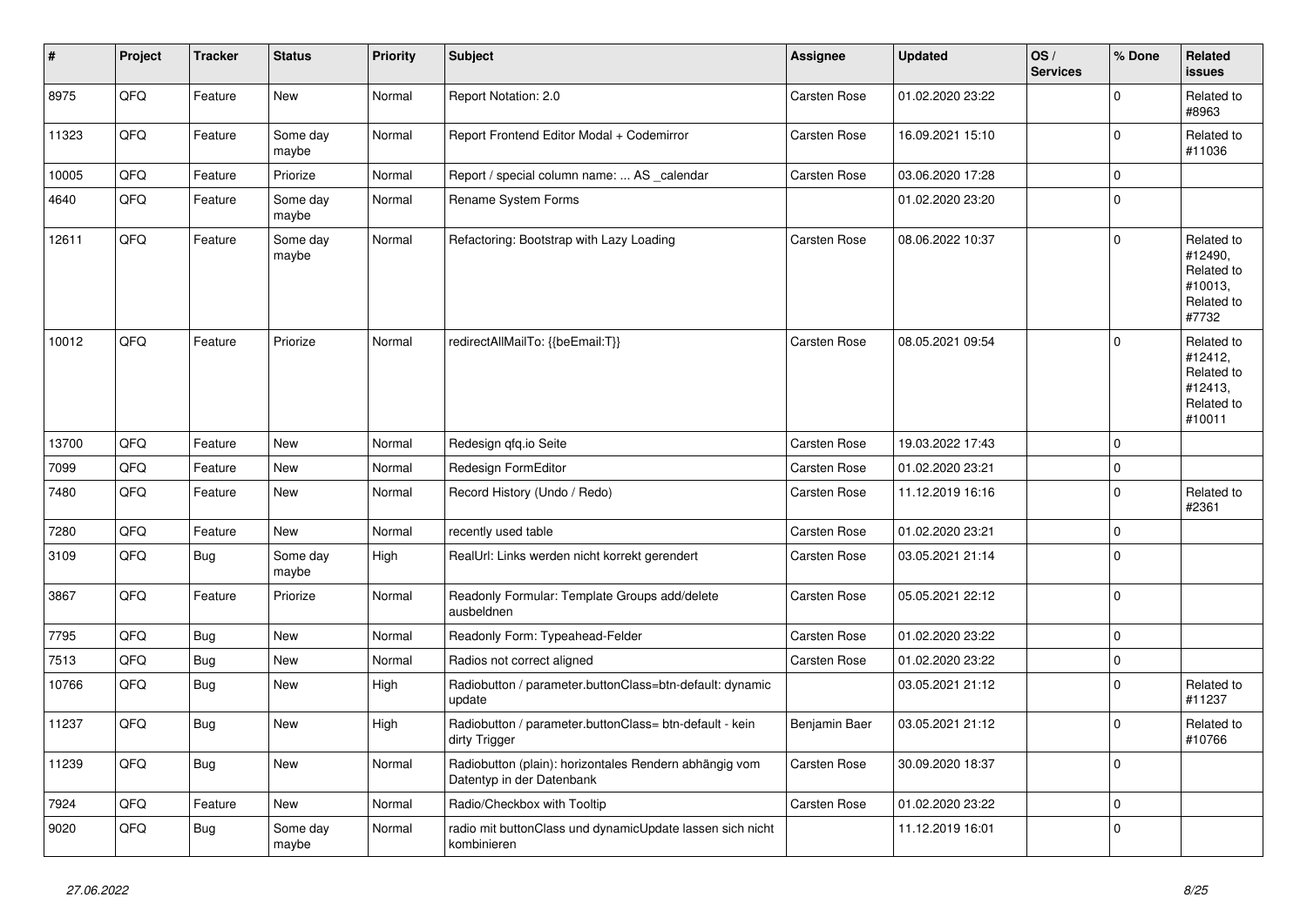| $\vert$ # | Project | <b>Tracker</b> | <b>Status</b>     | <b>Priority</b> | <b>Subject</b>                                                                                                                        | <b>Assignee</b>        | <b>Updated</b>   | OS/<br><b>Services</b> | % Done      | Related<br><b>issues</b>                                               |
|-----------|---------|----------------|-------------------|-----------------|---------------------------------------------------------------------------------------------------------------------------------------|------------------------|------------------|------------------------|-------------|------------------------------------------------------------------------|
| 6483      | QFQ     | <b>Bug</b>     | New               | Normal          | R Store funktioniert nicht bei 'Report Notation' im FE                                                                                | Carsten Rose           | 01.02.2020 23:21 |                        | $\Omega$    |                                                                        |
| 5851      | QFQ     | Feature        | Some day<br>maybe | Normal          | Queue System implementieren: MQTT, RabbitMQ                                                                                           |                        | 01.02.2020 23:20 |                        | $\Omega$    | Related to<br>#5715                                                    |
| 7520      | QFQ     | Feature        | New               | Normal          | QR Code:  AS _qr ( AS _link)                                                                                                          | <b>Carsten Rose</b>    | 01.02.2020 23:22 |                        | $\mathbf 0$ |                                                                        |
| 13757     | QFQ     | Feature        | New               | High            | QR / Bar-Code Plugin                                                                                                                  | Enis Nuredini          | 19.03.2022 17:43 |                        | $\mathbf 0$ |                                                                        |
| 4771      | QFQ     | <b>Bug</b>     | Some day<br>maybe | Normal          | qfq: select-down-values empty after save (edit-form for<br>program administrators)                                                    | Carsten Rose           | 01.02.2020 23:20 |                        | $\Omega$    | Related to<br>#4549, Has<br>duplicate<br>#4282                         |
| 8586      | QFQ     | Feature        | Some day<br>maybe | Normal          | QFQ: Enhance Error message for 'record not found'                                                                                     | <b>Carsten Rose</b>    | 16.09.2021 15:10 |                        | $\Omega$    |                                                                        |
| 5480      | QFQ     | Feature        | Some day<br>maybe | Normal          | QFQ: Dokumentation mit Screenshots versehen                                                                                           | <b>Carsten Rose</b>    | 01.02.2020 23:20 |                        | $\Omega$    | Related to<br>#9879                                                    |
| 14187     | QFQ     | Feature        | <b>New</b>        | High            | gfg.log: show current URL                                                                                                             | <b>Carsten Rose</b>    | 28.05.2022 11:02 |                        | $\Omega$    | Related to<br>#13933,<br>Related to<br>#12532,<br>Related to<br>#11893 |
| 6574      | QFQ     | Bug            | Priorize          | Normal          | qfq.log: Fehlermeldung wurde angezeigt, aber nicht geloggt                                                                            | <b>Carsten Rose</b>    | 01.02.2020 10:13 |                        | $\Omega$    |                                                                        |
| 13528     | QFQ     | Bug            | <b>New</b>        | Normal          | gfg.io > releases: es wird kein neues Release angelegt                                                                                | Benjamin Baer          | 19.03.2022 17:46 |                        | $\mathbf 0$ |                                                                        |
| 4839      | QFQ     | Feature        | Some day<br>maybe | Normal          | qfq-handle in <head> Abschnitt</head>                                                                                                 | <b>Carsten Rose</b>    | 11.12.2019 16:02 |                        | $\Omega$    |                                                                        |
| 7108      | QFQ     | Feature        | Some day<br>maybe | Normal          | <b>QFQ Wrap Elements</b>                                                                                                              |                        | 11.12.2019 16:01 |                        | $\mathbf 0$ |                                                                        |
| 3692      | QFQ     | Feature        | Some day<br>maybe | Normal          | QFQ Webseite                                                                                                                          | Benjamin Baer          | 11.12.2019 16:02 |                        | $\Omega$    | Related to<br>#5033                                                    |
| 9927      | QFQ     | Feature        | <b>New</b>        | Normal          | QFQ Update: a) Update nur machen wenn BE User<br>eingeloggt ist., b) Bei Fehler genaue Meldung welcher<br>Updateschritt Probleme hat. | <b>Carsten Rose</b>    | 22.01.2020 12:59 |                        | $\mathbf 0$ |                                                                        |
| 7524      | QFQ     | <b>Bug</b>     | <b>New</b>        | Normal          | QFQ throws a 'General Error' if 'fileadmin/protected/log/' is<br>not writeable                                                        | Carsten Rose           | 01.02.2020 23:22 |                        | $\Omega$    |                                                                        |
| 5892      | QFQ     | Feature        | Some day<br>maybe | Normal          | QFQ should use T3 API to manipulate FE GROUP<br>membership                                                                            |                        | 01.02.2020 23:20 |                        | $\mathbf 0$ |                                                                        |
| 13609     | QFQ     | Feature        | New               | Normal          | QFQ Introduction: Seite aufloesen                                                                                                     | Philipp<br>Gröbelbauer | 28.05.2022 11:02 |                        | $\mathbf 0$ |                                                                        |
| 12465     | QFQ     | Feature        | New               | Normal          | QFQ Function: use in FE to fill StoreRecord                                                                                           | <b>Carsten Rose</b>    | 05.05.2021 21:58 |                        | $\mathbf 0$ |                                                                        |
| 12395     | QFQ     | <b>Bug</b>     | ToDo              | High            | QFQ Function: Result two times shown                                                                                                  | <b>Carsten Rose</b>    | 18.02.2022 08:59 |                        | $\mathbf 0$ |                                                                        |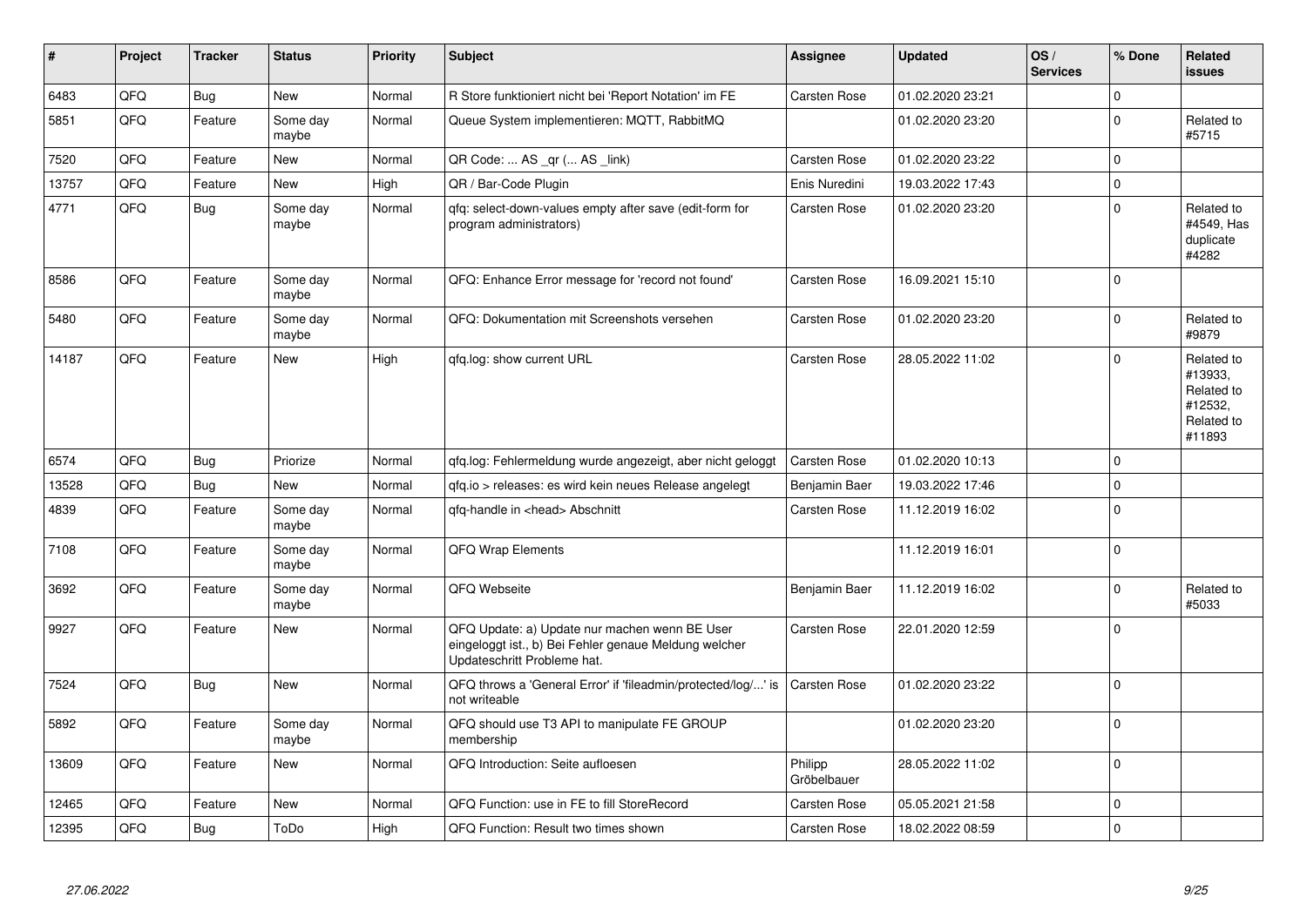| #     | Project | <b>Tracker</b> | <b>Status</b>     | <b>Priority</b> | <b>Subject</b>                                                                                               | <b>Assignee</b> | <b>Updated</b>   | OS/<br><b>Services</b> | % Done      | Related<br>issues         |
|-------|---------|----------------|-------------------|-----------------|--------------------------------------------------------------------------------------------------------------|-----------------|------------------|------------------------|-------------|---------------------------|
| 12463 | QFQ     | Bug            | ToDo              | High            | QFQ Function: 'function' and 'sql' on same level - output of<br>sal is shown two times.                      | Carsten Rose    | 15.12.2021 16:31 |                        | $\Omega$    |                           |
| 12508 | QFQ     | Bug            | In Progress       | High            | qfq Form: sendMail                                                                                           | Karin Niffeler  | 19.03.2022 17:48 |                        | $\mathbf 0$ |                           |
| 1635  | QFQ     | Feature        | Some day<br>maybe | Normal          | QFQ Extension content record: weitere Optionen<br>einblenden.                                                | Carsten Rose    | 11.12.2019 16:03 |                        | $\Omega$    |                           |
| 9024  | QFQ     | Bug            | Some day<br>maybe | Normal          | QFQ Einarbeitung                                                                                             |                 | 01.02.2020 15:56 |                        | $\Omega$    |                           |
| 6140  | QFQ     | Bug            | Priorize          | Normal          | QFQ DnD Sort: Locked fields                                                                                  | Benjamin Baer   | 21.03.2022 09:56 |                        | $\Omega$    |                           |
| 5389  | QFQ     | Feature        | Some day<br>maybe | Normal          | QFQ Design: Multline label / note                                                                            | Benjamin Baer   | 01.02.2020 23:19 |                        | $\mathbf 0$ |                           |
| 5160  | QFQ     | Feature        | Some day<br>maybe | Normal          | QFQ collaborative / together.js, ShareJS, y-js, collaborative,                                               |                 | 11.12.2019 16:02 |                        | $\mathbf 0$ |                           |
| 13592 | QFQ     | Bug            | New               | Normal          | QFQ Build Queue: das vergeben von Tags klappt nicht. Es<br>werden keine Releases gebaut.                     | Carsten Rose    | 19.03.2022 17:45 |                        | $\Omega$    |                           |
| 14376 | QFQ     | Feature        | <b>New</b>        | Normal          | QFQ Bootstrap: if missing, create stored procedures                                                          | Enis Nuredini   | 19.06.2022 16:37 |                        | $\mathbf 0$ |                           |
| 10124 | QFQ     | Feature        | Feedback          | Normal          | qfq AAI-Login                                                                                                | Karin Niffeler  | 07.05.2020 09:36 |                        | 0           |                           |
| 1234  | QFQ     | Feature        | Some day<br>maybe | Normal          | QF: Record numbering: Im Grid soll in Spalte 1 optional die<br>laufende Nummer der Records angezeigt werden. |                 | 01.02.2020 23:20 |                        | $\Omega$    |                           |
| 955   | QFQ     | Feature        | Some day<br>maybe | Normal          | QF: Notizen vor/nach dem Form                                                                                |                 | 01.02.2020 23:20 |                        | $\Omega$    |                           |
| 1251  | QFQ     | Feature        | Some day<br>maybe | Normal          | QF: Combo                                                                                                    |                 | 11.12.2019 16:03 |                        | $\Omega$    |                           |
| 1253  | QFQ     | Feature        | Some day<br>maybe | Normal          | QF: Colorpicker                                                                                              |                 | 11.12.2019 16:03 |                        | $\Omega$    |                           |
| 11980 | QFQ     | Feature        | In Progress       | Normal          | protected verzeichnis MUSS geschützt werden                                                                  | Carsten Rose    | 07.09.2021 13:30 |                        | $\Omega$    |                           |
| 9135  | QFQ     | Feature        | Priorize          | Normal          | Progress Bar generic / replace old hourglass download<br>popup                                               | Benjamin Baer   | 03.01.2022 07:43 |                        | $\mathbf 0$ |                           |
| 10658 | QFQ     | Bug            | <b>New</b>        | Normal          | processReadOnly broken                                                                                       | Carsten Rose    | 27.05.2020 17:55 |                        | $\Omega$    |                           |
| 4023  | QFQ     | Feature        | New               | Normal          | prepared statements - FE action: salveld, sqllnsert,<br>sqlUpdate, sqlDelete, sqlBefore, sqlAfter            | Carsten Rose    | 11.12.2019 16:15 |                        | $\Omega$    |                           |
| 3495  | QFQ     | Feature        | Some day<br>maybe | Normal          | Predifined Parameter werden nicht in '+' (add new record)<br>SIP gerendert.                                  |                 | 11.12.2019 16:02 |                        | $\Omega$    |                           |
| 8204  | QFQ     | Feature        | Priorize          | High            | Position 'required mark'                                                                                     | Carsten Rose    | 16.06.2021 13:44 |                        | 0           |                           |
| 10080 | QFQ     | Feature        | New               | Normal          | Popup on 'save' / 'close': configure dialog (answer<br>yes/no/cancle/)                                       | Carsten Rose    | 28.03.2021 20:52 |                        | $\mathbf 0$ | Is duplicate<br>of #12262 |
| 11668 | QFQ     | Bug            | New               | Normal          | Play function.sql - problem with mysql                                                                       | Carsten Rose    | 03.05.2021 20:48 |                        | 0           |                           |
| 12556 | QFQ     | Feature        | New               | Normal          | Pills Title: colored = static or dynamic on allrequiredgiven                                                 | Benjamin Baer   | 19.03.2022 17:49 |                        | 0           |                           |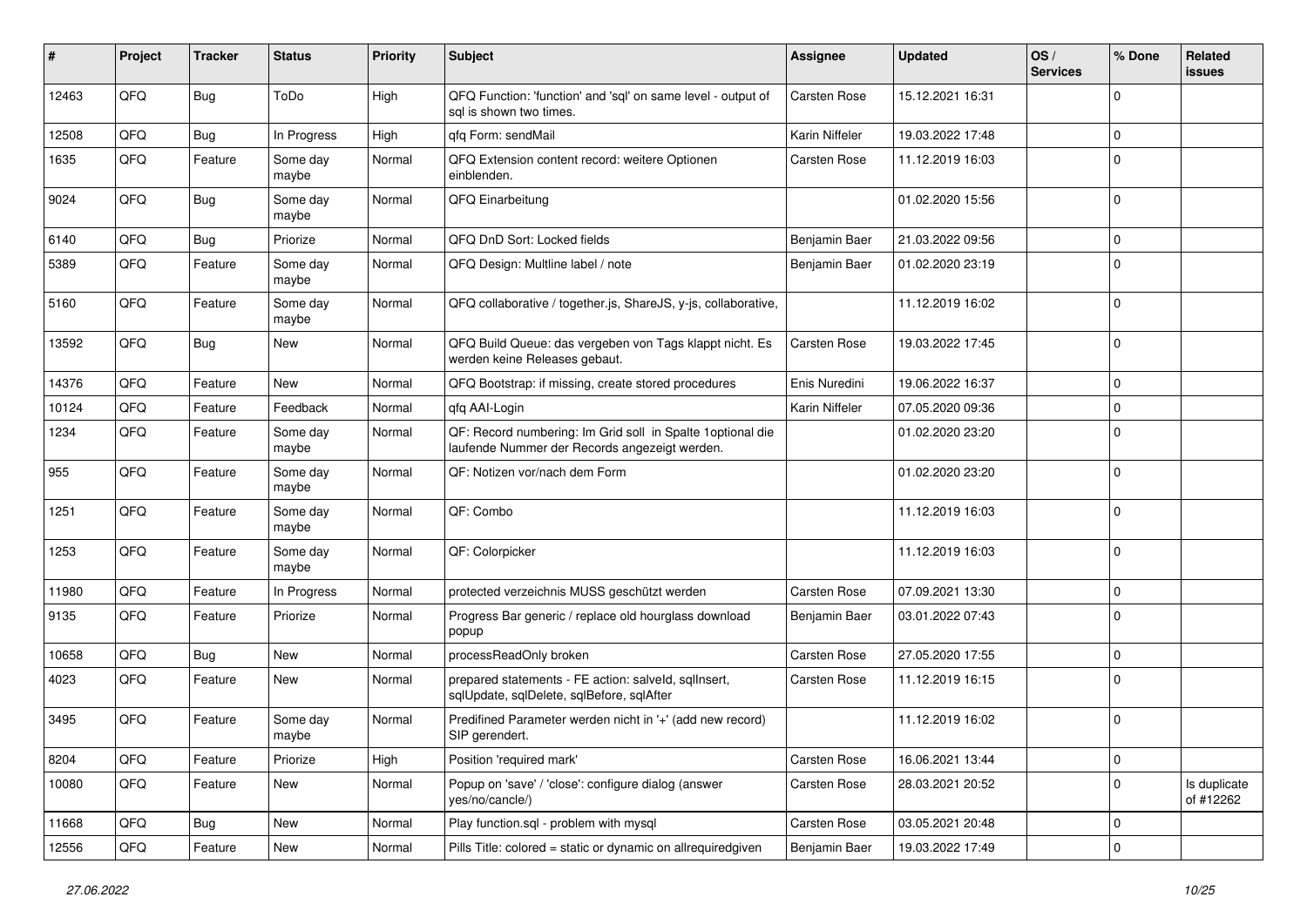| #     | Project | <b>Tracker</b> | <b>Status</b>     | <b>Priority</b> | <b>Subject</b>                                                                                        | <b>Assignee</b>     | <b>Updated</b>   | OS/<br><b>Services</b> | % Done         | Related<br><b>issues</b>                      |
|-------|---------|----------------|-------------------|-----------------|-------------------------------------------------------------------------------------------------------|---------------------|------------------|------------------------|----------------|-----------------------------------------------|
| 2063  | QFQ     | <b>Bug</b>     | Some day<br>maybe | Normal          | Pills auf 'inaktiv' setzen falls keine Element auf dem Pill<br>sichtbar sind.                         | Benjamin Baer       | 11.12.2019 16:03 |                        | $\Omega$       | Related to<br>#3752                           |
| 8668  | QFQ     | Bug            | New               | High            | Pill disabled: dyamic mode 'hidden' not respected - FE is still<br>required                           | <b>Carsten Rose</b> | 03.05.2021 21:14 |                        | $\Omega$       |                                               |
| 10819 | QFQ     | Feature        | <b>New</b>        | Normal          | Persistent SIP - second try                                                                           | Carsten Rose        | 29.06.2020 23:02 |                        | $\mathbf 0$    | Related to<br>#6261                           |
| 6261  | QFQ     | Feature        | <b>New</b>        | Normal          | Persistent SIP                                                                                        | Carsten Rose        | 12.06.2021 09:07 |                        | $\Omega$       | Related to<br>#10819                          |
| 7336  | QFQ     | Feature        | Some day<br>maybe | Normal          | PDF Upload: disallow PDFs with specific Meta information                                              | Carsten Rose        | 11.12.2019 16:01 |                        | $\Omega$       |                                               |
| 5715  | QFQ     | Feature        | <b>New</b>        | High            | PDF Caching                                                                                           | Carsten Rose        | 03.05.2021 21:14 |                        | $\Omega$       | Related to<br>#5851,<br>Related to<br>#6357   |
| 8101  | QFQ     | Feature        | Some day<br>maybe | Normal          | Password hash: support further hashing methods                                                        | Carsten Rose        | 16.09.2021 15:10 |                        | $\overline{0}$ |                                               |
| 10384 | QFQ     | Feature        | <b>New</b>        | Normal          | Parameter Exchange QFQ Instances                                                                      |                     | 07.05.2020 09:38 |                        | $\mathbf 0$    |                                               |
| 7681  | QFQ     | Feature        | <b>New</b>        | Normal          | Optional switch off 'check for modified record'                                                       | Carsten Rose        | 01.02.2020 23:21 |                        | $\mathbf 0$    |                                               |
| 7650  | QFQ     | Bug            | <b>New</b>        | High            | Optional do not show 'required' sign on FormElement                                                   | Carsten Rose        | 03.05.2021 21:14 |                        | 0              |                                               |
| 14175 | QFQ     | Bug            | In Progress       | Normal          | Opening a form with no QFQ Session cookie fails                                                       | Carsten Rose        | 03.06.2022 10:40 |                        | $\mathbf 0$    |                                               |
| 7685  | QFQ     | Bug            | New               | Normal          | Open FormElement from QFQ error message and save<br>modified record: error about missing {{formId:F}} | Carsten Rose        | 01.02.2020 23:22 |                        | $\mathbf 0$    |                                               |
| 10011 | QFQ     | Feature        | Priorize          | Normal          | Offer new STORE TYPO3 Variable 'beUser', 'beEmail'                                                    | Carsten Rose        | 08.05.2021 09:51 |                        | $\Omega$       | Related to<br>#10012,<br>Related to<br>#12511 |
| 14090 | QFQ     | Feature        | <b>New</b>        | Normal          | Nützliche _script funktionen                                                                          | Carsten Rose        | 28.05.2022 11:03 |                        | 0              |                                               |
| 12133 | QFQ     | Bug            | New               | Normal          | NPM, phpSpreadSheet aktualisieren                                                                     | Carsten Rose        | 15.03.2021 09:04 |                        | $\mathbf 0$    |                                               |
| 4546  | QFQ     | Bug            | Some day<br>maybe | Normal          | NH: SIP storage is destroyed                                                                          |                     | 01.02.2020 23:20 |                        | $\mathbf 0$    |                                               |
| 5782  | QFQ     | Feature        | New               | Normal          | NextCloud API                                                                                         | Carsten Rose        | 01.02.2020 10:02 |                        | $\mathbf 0$    |                                               |
| 7229  | QFQ     | Feature        | Some day<br>maybe | Normal          | New FormElement.type: Button                                                                          |                     | 01.02.2021 12:32 |                        | $\Omega$       |                                               |
| 4446  | QFQ     | Feature        | Some day<br>maybe | Normal          | New FE get same feldContainerId as last modifed FE                                                    |                     | 01.02.2020 23:20 |                        | $\Omega$       |                                               |
| 6084  | QFQ     | Feature        | Some day<br>maybe | Normal          | New escape type: 'D' - convert date                                                                   |                     | 01.02.2020 23:19 |                        | $\Omega$       |                                               |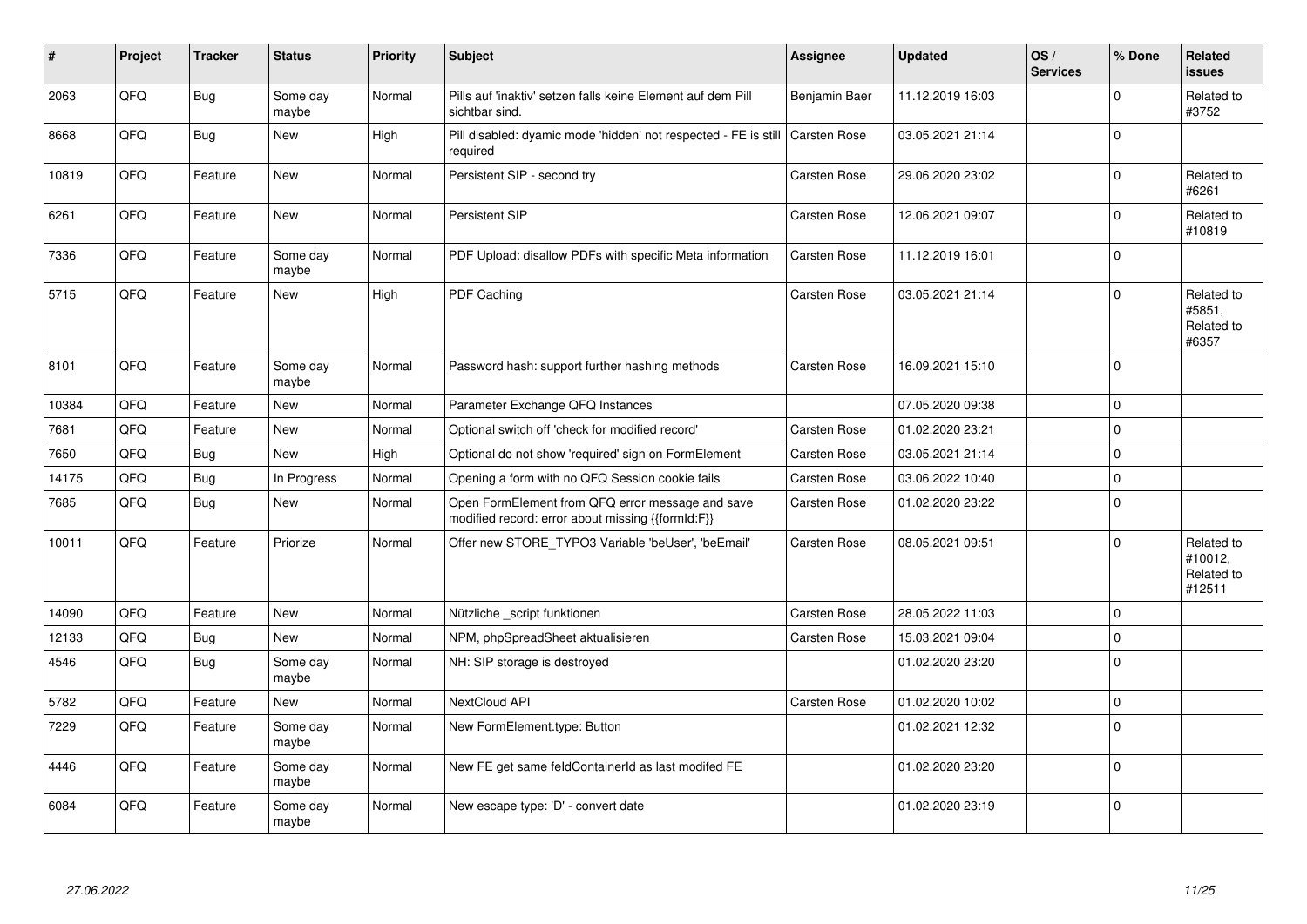| #     | Project | <b>Tracker</b> | <b>Status</b>     | <b>Priority</b> | <b>Subject</b>                                                                    | Assignee            | <b>Updated</b>   | OS/<br><b>Services</b> | % Done       | Related<br>issues                                                    |
|-------|---------|----------------|-------------------|-----------------|-----------------------------------------------------------------------------------|---------------------|------------------|------------------------|--------------|----------------------------------------------------------------------|
| 6437  | QFQ     | Feature        | New               | Normal          | Neuer Mode Button bei FormElementen                                               | Carsten Rose        | 01.02.2020 23:21 |                        | $\Omega$     | Related to<br>#9668,<br>Blocked by<br>#9678                          |
| 12023 | QFQ     | Feature        | New               | Normal          | MySQL Stored Precdure: QDECODESPECIALCHAR()                                       | <b>Carsten Rose</b> | 16.02.2021 11:16 |                        | $\mathbf 0$  | Related to<br>#12022                                                 |
| 11667 | QFQ     | Bug            | New               | Normal          | MySQL mariadb-server-10.3: Incorrect datetime value                               | <b>Carsten Rose</b> | 03.05.2021 20:48 |                        | $\mathbf 0$  |                                                                      |
| 9579  | QFQ     | Feature        | Some day<br>maybe | Normal          | Multiform with Process Row                                                        | Carsten Rose        | 11.12.2019 16:01 |                        | $\mathbf 0$  |                                                                      |
| 11695 | QFQ     | Bug            | New               | Normal          | MultiForm required FE Error                                                       | Carsten Rose        | 04.12.2020 13:34 |                        | $\mathbf 0$  |                                                                      |
| 5695  | QFQ     | Feature        | In Progress       | Normal          | <b>Multiform</b>                                                                  | <b>Carsten Rose</b> | 02.01.2021 18:38 |                        | $\mathbf 0$  |                                                                      |
| 12325 | QFQ     | Bug            | Priorize          | Normal          | MultiDB form.dblndex not working for report syntax                                | <b>Carsten Rose</b> | 07.09.2021 13:37 |                        | $\mathbf 0$  | Related to<br>#12145,<br>Related to<br>#12314                        |
| 10714 | QFQ     | Feature        | New               | Normal          | multi Table Form                                                                  | Carsten Rose        | 16.03.2021 18:44 |                        | $\mathbf 0$  |                                                                      |
| 7602  | QFQ     | Feature        | ToDo              | High            | Multi Select: with checkboxes                                                     | Benjamin Baer       | 22.03.2022 09:07 |                        | $\mathbf 0$  |                                                                      |
| 11516 | QFQ     | Feature        | New               | Normal          | Multi Page Form (Previous/Next Buttons)                                           | Carsten Rose        | 16.03.2021 17:52 |                        | $\mathbf 0$  |                                                                      |
| 4365  | QFQ     | Feature        | Some day<br>maybe | Normal          | Multi Language: new way of config                                                 | Carsten Rose        | 01.02.2020 23:20 |                        | $\Omega$     |                                                                      |
| 13332 | QFQ     | <b>Bug</b>     | New               | Normal          | Multi Form: Required Felder werden visuell nicht markiert.                        | <b>Carsten Rose</b> | 19.03.2022 17:47 |                        | $\mathbf 0$  |                                                                      |
| 13331 | QFQ     | <b>Bug</b>     | New               | Normal          | Multi Form: Clear Icon misplaced                                                  | <b>Carsten Rose</b> | 19.03.2022 17:47 |                        | $\mathbf 0$  |                                                                      |
| 10508 | QFQ     | <b>Bug</b>     | New               | High            | Multi Form broken on Multi DB Instance                                            | <b>Carsten Rose</b> | 03.05.2021 21:12 |                        | $\mathbf 0$  |                                                                      |
| 9706  | QFQ     | Feature        | New               | Normal          | Multi File Upload (hidden template group)                                         | Carsten Rose        | 01.02.2020 23:22 |                        | $\Omega$     | Related to<br>#7521,<br>Related to<br>#5562,<br>Related to<br>#13330 |
| 5459  | QFQ     | Bug            | New               | High            | Multi DB: spread system tables between 'QFQ' and<br>'Data'-DB                     | <b>Carsten Rose</b> | 03.05.2021 21:14 |                        | $\mathbf 0$  | Related to<br>#4720                                                  |
| 10015 | QFQ     | Feature        | Priorize          | Normal          | Monospace in Textarea                                                             | Carsten Rose        | 03.02.2020 13:40 |                        | $\mathbf 0$  |                                                                      |
| 6765  | QFQ     | Feature        | New               | Normal          | Moeglichkeit via QFQ eigene Logs zu schreiben                                     | Carsten Rose        | 01.02.2020 23:21 |                        | $\mathbf{0}$ |                                                                      |
| 3646  | QFQ     | Feature        | Some day<br>maybe | Normal          | Moeglichkeit HTML Tags in Reports auszugeben (zu<br>enkodieren: htmlspecialchars) |                     | 11.12.2019 16:02 |                        | $\mathbf 0$  | Related to<br>#14320                                                 |
| 4626  | QFQ     | Feature        | Some day<br>maybe | Normal          | Mobile View: 'classBody=qfq-form-right' makes no sense                            |                     | 01.02.2020 23:20 |                        | $\mathbf 0$  |                                                                      |
| 11523 | QFQ     | Feature        | New               | Normal          | Mit dynamic Update erkennen, ob Upload gemacht wurde                              | Carsten Rose        | 13.11.2020 15:07 |                        | $\mathbf 0$  | Related to<br>#9533                                                  |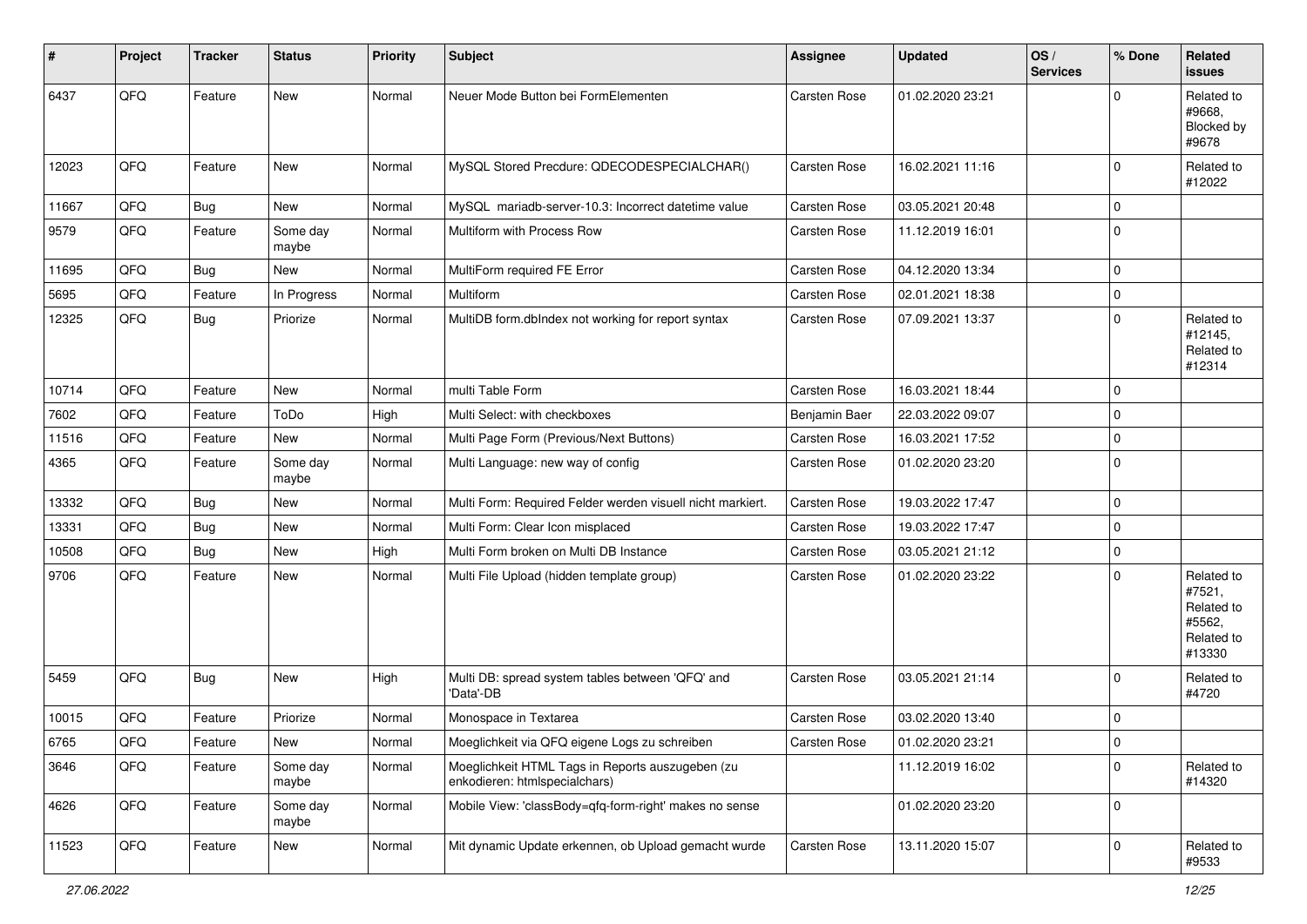| #     | Project | <b>Tracker</b> | <b>Status</b>     | <b>Priority</b> | <b>Subject</b>                                                                                         | <b>Assignee</b>     | <b>Updated</b>   | OS/<br><b>Services</b> | % Done      | Related<br><b>issues</b>                    |
|-------|---------|----------------|-------------------|-----------------|--------------------------------------------------------------------------------------------------------|---------------------|------------------|------------------------|-------------|---------------------------------------------|
| 4027  | QFQ     | Feature        | Some day<br>maybe | Normal          | Missing: orange 'check' / 'bullet'                                                                     |                     | 11.12.2019 16:03 |                        | $\Omega$    |                                             |
| 12039 | QFQ     | Feature        | <b>New</b>        | Normal          | Missing htmlSpecialChar() in pre processing on form submit                                             |                     | 18.02.2021 00:09 |                        | $\Omega$    | Related to<br>#14320                        |
| 7104  | QFQ     | Feature        | Some day<br>maybe | Normal          | Manual: hint about escaping if '\r' appears in mail body                                               |                     | 11.12.2019 16:01 |                        | $\Omega$    |                                             |
| 4440  | QFQ     | Feature        | Some day<br>maybe | Normal          | Manual.rst: explain how to. expand PHP Session to 4h                                                   |                     | 11.12.2019 16:02 |                        | $\Omega$    |                                             |
| 10014 | QFQ     | Feature        | <b>New</b>        | Normal          | Manual.rst: describe behaviour and process order of<br>fillStoreVar, slaveId, sqlBefore,               | Carsten Rose        | 01.02.2020 22:31 |                        | $\Omega$    |                                             |
| 9208  | QFQ     | Feature        | <b>New</b>        | Normal          | Manage 'recent' records                                                                                | Carsten Rose        | 01.02.2020 23:22 |                        | $\mathbf 0$ |                                             |
| 11747 | QFQ     | Feature        | <b>New</b>        | Normal          | Maintenance Page with Redirect                                                                         | Carsten Rose        | 03.05.2021 20:47 |                        | $\Omega$    | Related to<br>#11741                        |
| 2084  | QFQ     | Feature        | Some day<br>maybe | Normal          | Mailto mit encryption: Subrecord                                                                       | Carsten Rose        | 11.12.2019 16:03 |                        | $\Omega$    | Related to<br>#2082                         |
| 5455  | QFQ     | Feature        | Some day<br>maybe | Normal          | Mail Redirects grld abhaengig                                                                          |                     | 01.02.2020 23:20 |                        | $\Omega$    |                                             |
| 4974  | QFQ     | Feature        | Some day<br>maybe | Normal          | Long polling - inform all listening clients of changes                                                 |                     | 11.12.2019 16:02 |                        | $\mathbf 0$ |                                             |
| 3504  | QFQ     | Feature        | <b>New</b>        | Normal          | Logging: welche Action FEs werden wann wie ausgefuehrt                                                 | Carsten Rose        | 01.02.2020 23:21 |                        | $\Omega$    | Related to<br>#5458,<br>Related to<br>#4092 |
| 5852  | QFQ     | Feature        | Some day<br>maybe | Normal          | Logging: mail.log / sql.log - im FE anzeigen und via AJAX<br>aktualisieren                             | Carsten Rose        | 01.02.2020 23:19 |                        | $\Omega$    | Related to<br>#5885                         |
| 2361  | QFQ     | Feature        | <b>New</b>        | Normal          | Logging wer/wann/wo welches Formular aufgerufen hat                                                    | Carsten Rose        | 11.12.2019 16:15 |                        | $\Omega$    | Related to<br>#4432.<br>Related to<br>#7480 |
| 9777  | QFQ     | Feature        | <b>New</b>        | Normal          | Logging QFQ Variables                                                                                  | <b>Carsten Rose</b> | 16.12.2019 17:17 |                        | $\mathbf 0$ |                                             |
| 4439  | QFQ     | Feature        | Some day<br>maybe | Normal          | Log: report all actions fired by an FE Element, incl. the<br>original directive (slaveld, sqllnsert, ) |                     | 01.02.2020 23:20 |                        | $\Omega$    | Related to<br>#4432,<br>Related to<br>#5458 |
| 4433  | QFQ     | Feature        | Some day<br>maybe | Normal          | Log when SIP will be destroyed by QFQ for any (security)<br>reason                                     |                     | 01.02.2020 23:20 |                        | $\Omega$    | Related to<br>#4432,<br>Related to<br>#5458 |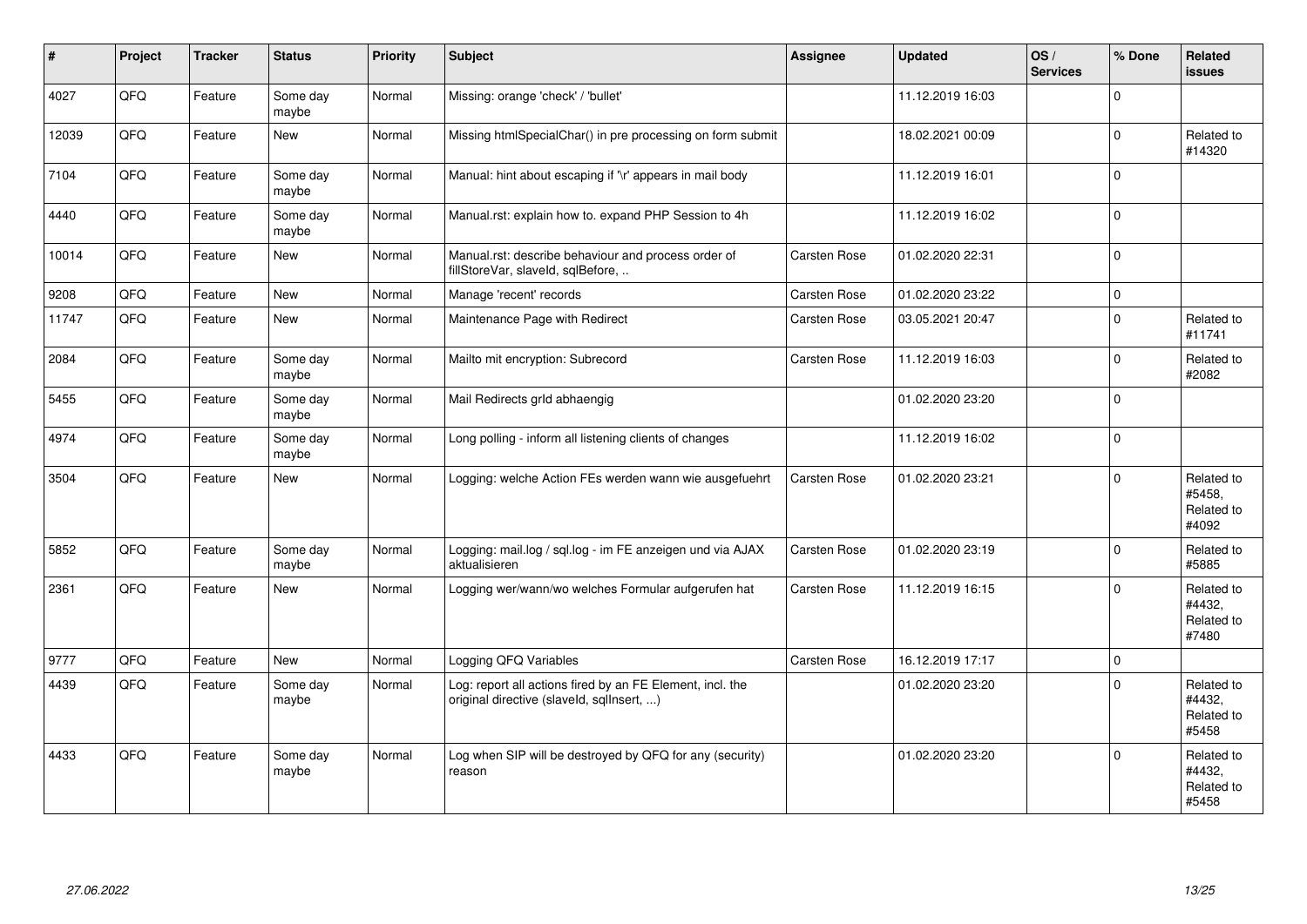| #     | Project | <b>Tracker</b> | <b>Status</b>     | <b>Priority</b> | <b>Subject</b>                                                                         | <b>Assignee</b> | <b>Updated</b>   | OS/<br><b>Services</b> | % Done      | Related<br>issues                                                      |
|-------|---------|----------------|-------------------|-----------------|----------------------------------------------------------------------------------------|-----------------|------------------|------------------------|-------------|------------------------------------------------------------------------|
| 12490 | QFQ     | Feature        | New               | Normal          | Loading Plugins in QFQ - see what tinymce does. (lazy<br>loading)                      | Benjamin Baer   | 08.06.2022 10:37 |                        | $\Omega$    | Related to<br>#12611,<br>Related to<br>#10013,<br>Related to<br>#7732  |
| 8702  | QFQ     | Feature        | New               | Normal          | Load Record which is locked: missing user info                                         | Carsten Rose    | 11.12.2019 16:16 |                        | $\Omega$    | Related to<br>#9789                                                    |
| 3617  | QFQ     | Feature        | Some day<br>maybe | Normal          | Load javascripts at bottom                                                             |                 | 11.12.2019 16:02 |                        | 0           |                                                                        |
| 10569 | QFQ     | Feature        | Priorize          | Normal          | link blank more safe                                                                   | Enis Nuredini   | 25.03.2022 12:44 |                        | $\mathbf 0$ |                                                                        |
| 6566  | QFQ     | Bug            | Priorize          | Normal          | Link Function 'delete': provided parameter missing on page<br>reload                   | Benjamin Baer   | 03.01.2022 08:08 |                        | $\mathbf 0$ |                                                                        |
| 3457  | QFQ     | Feature        | Some day<br>maybe | Normal          | LDAP: concat multi values to one single entry                                          | Carsten Rose    | 11.12.2019 16:02 |                        | 0           |                                                                        |
| 14371 | QFQ     | Feature        | Priorize          | Normal          | LDAP via REPORT                                                                        | Carsten Rose    | 19.06.2022 16:37 |                        | $\Omega$    |                                                                        |
| 10593 | QFQ     | Feature        | New               | Normal          | label2: text behind input element                                                      | Carsten Rose    | 16.05.2020 10:57 |                        | $\mathbf 0$ |                                                                        |
| 10443 | QFQ     | Feature        | In Progress       | Normal          | Konzept api / live                                                                     | Carsten Rose    | 07.05.2020 09:39 |                        | $\mathbf 0$ |                                                                        |
| 1946  | QFQ     | Feature        | Some day<br>maybe | Normal          | Kontrolle ob der ReadOnly Modus bei den<br>Formularelementen korrekt implementiert ist | Carsten Rose    | 11.12.2019 16:03 |                        | $\Omega$    |                                                                        |
| 1510  | QFQ     | Feature        | Some day<br>maybe | Normal          | jquery von google laden, falls das nicht geht lokal                                    |                 | 11.12.2019 16:03 |                        | $\mathbf 0$ |                                                                        |
| 7732  | QFQ     | Feature        | Some day<br>maybe | Normal          | Javascript: Lazy Loading der add on libs                                               | Benjamin Baer   | 08.06.2022 10:38 |                        | $\Omega$    | Related to<br>#12611,<br>Related to<br>#12490,<br>Related to<br>#10013 |
| 4259  | QFQ     | Feature        | Some day<br>maybe | Normal          | Instant trigger a cron job                                                             | Carsten Rose    | 11.12.2019 16:03 |                        | 0           |                                                                        |
| 7522  | QFQ     | Feature        | Priorize          | Normal          | Inserting default index.html to folder (Avoid Apache<br>Indexing)                      | Carsten Rose    | 01.02.2020 10:13 |                        | $\Omega$    |                                                                        |
| 12630 | QFQ     | Feature        | In Progress       | Normal          | Input: date[time]: min / max values                                                    | Enis Nuredini   | 20.06.2022 18:31 |                        | $\mathbf 0$ | Related to<br>#10096,<br>Related to<br>#14302.<br>Related to<br>#14303 |
| 7965  | QFQ     | Feature        | Priorize          | Normal          | Input type 'text' with visual format - currency                                        | Benjamin Baer   | 03.01.2022 07:45 |                        | $\mathbf 0$ |                                                                        |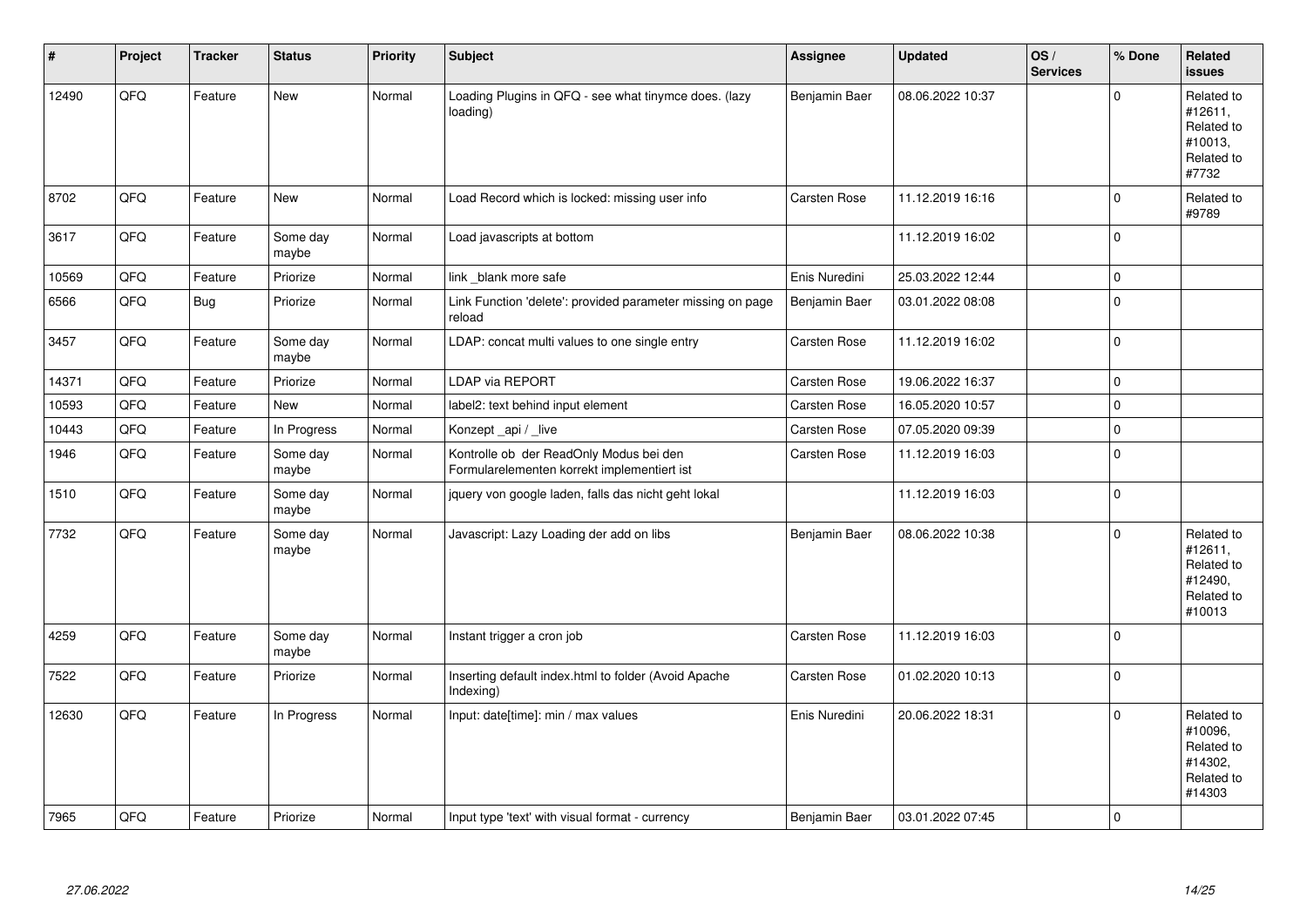| #     | Project | <b>Tracker</b> | <b>Status</b>     | <b>Priority</b> | <b>Subject</b>                                                                                           | <b>Assignee</b>     | <b>Updated</b>   | OS/<br><b>Services</b> | % Done      | Related<br>issues                                                       |
|-------|---------|----------------|-------------------|-----------------|----------------------------------------------------------------------------------------------------------|---------------------|------------------|------------------------|-------------|-------------------------------------------------------------------------|
| 9834  | QFQ     | Bug            | Priorize          | Normal          | Input elements with tag 'disabled' are missing on<br>form-submit: server option 'processReadOnly' broken | <b>Carsten Rose</b> | 07.12.2021 16:43 |                        | $\Omega$    | Related to<br>#9691,<br>Related to<br>#5305, Has<br>duplicate<br>#12331 |
| 11036 | QFQ     | Feature        | Some day<br>maybe | Normal          | inline report editor permissions                                                                         | Carsten Rose        | 16.09.2021 15:09 |                        | $\Omega$    | Related to<br>#11323                                                    |
| 14305 | QFQ     | Bug            | New               | Normal          | Inline Report editing does not create history entries                                                    | Carsten Rose        | 10.06.2022 11:55 |                        | $\mathbf 0$ |                                                                         |
| 2950  | QFQ     | Feature        | Some day<br>maybe | Normal          | Inhalt QFQ Records als File                                                                              |                     | 11.12.2019 16:03 |                        | $\Omega$    |                                                                         |
| 4659  | QFQ     | Bug            | Some day<br>maybe | Normal          | infoButtonExtra                                                                                          | <b>Carsten Rose</b> | 01.02.2020 23:20 |                        | $\Omega$    |                                                                         |
| 14091 | QFQ     | <b>Bug</b>     | New               | Normal          | inconsistent template path for twig                                                                      | Carsten Rose        | 19.04.2022 18:36 |                        | $\Omega$    |                                                                         |
| 7453  | QFQ     | Feature        | Some day<br>maybe | Normal          | import / export forms QFQ                                                                                | Carsten Rose        | 16.09.2021 15:10 |                        | $\Omega$    |                                                                         |
| 12513 | QFQ     | Bug            | New               | High            | Implement server side check of maxlength                                                                 | Carsten Rose        | 07.12.2021 17:19 |                        | $\Omega$    |                                                                         |
| 7660  | QFQ     | Feature        | New               | Normal          | IMAP: import mails to DB, move / delete mails                                                            | Carsten Rose        | 01.02.2020 09:52 |                        | $\mathbf 0$ |                                                                         |
| 8217  | QFQ     | Feature        | New               | Normal          | if-elseif-else construct                                                                                 | Carsten Rose        | 16.03.2021 18:41 |                        | $\Omega$    | Related to<br>#10716                                                    |
| 12480 | QFQ     | Feature        | New               | Normal          | If QFQ upgrade is running, block further request                                                         | Carsten Rose        | 03.05.2021 20:45 |                        | $\mathbf 0$ |                                                                         |
| 11347 | QFQ     | Bug            | Feedback          | Normal          | If Bedingungen funktionieren nicht korrekt                                                               | Christoph Fuchs     | 21.03.2021 20:37 |                        | $\mathbf 0$ |                                                                         |
| 11702 | QFQ     | Feature        | New               | Normal          | HTML Special Char makes no sense for 'allbut' if '&' is<br>forbidden                                     | Carsten Rose        | 07.12.2021 16:35 |                        | $\Omega$    | Related to<br>#5112,<br>Related to<br>#14320                            |
| 9126  | QFQ     | Bug            | Some day<br>maybe | Normal          | hidden Form elements are present in page source                                                          |                     | 02.01.2021 18:41 |                        | $\Omega$    |                                                                         |
| 14283 | QFQ     | Bug            | Priorize          | Normal          | HEIC / HEIF convert doesn't trigger                                                                      | <b>Carsten Rose</b> | 19.06.2022 16:37 |                        | $\mathbf 0$ |                                                                         |
| 10095 | QFQ     | Feature        | Some day<br>maybe | Normal          | Generic Gitlab Integration into QFQ                                                                      | Carsten Rose        | 16.09.2021 15:10 |                        | $\Omega$    |                                                                         |
| 9900  | QFQ     | Feature        | Priorize          | Normal          | Generic API Call: tt-content record >> JSON                                                              | Carsten Rose        | 01.02.2020 10:13 |                        | $\mathbf 0$ |                                                                         |
| 6515  | QFQ     | Feature        | Some day<br>maybe | Normal          | Formular: Felder dynamisch ein/ausblenden                                                                |                     | 11.12.2019 16:02 |                        | O           |                                                                         |
| 9898  | QFQ     | Bug            | Feedback          | Normal          | Formular trotz Timeout gespeichert                                                                       | Benjamin Baer       | 01.02.2020 15:56 |                        | 0           |                                                                         |
| 3570  | QFQ     | Bug            | Some day<br>maybe | High            | Formular mit prmitnew permitEdit=Always wird nicht<br>aufgerufen (ist leer)                              | Carsten Rose        | 03.05.2021 21:14 |                        | $\mathbf 0$ |                                                                         |
| 8891  | QFQ     | <b>Bug</b>     | New               | High            | formSubmitLog: do not log passwords                                                                      | Enis Nuredini       | 25.03.2022 09:06 |                        | 0           |                                                                         |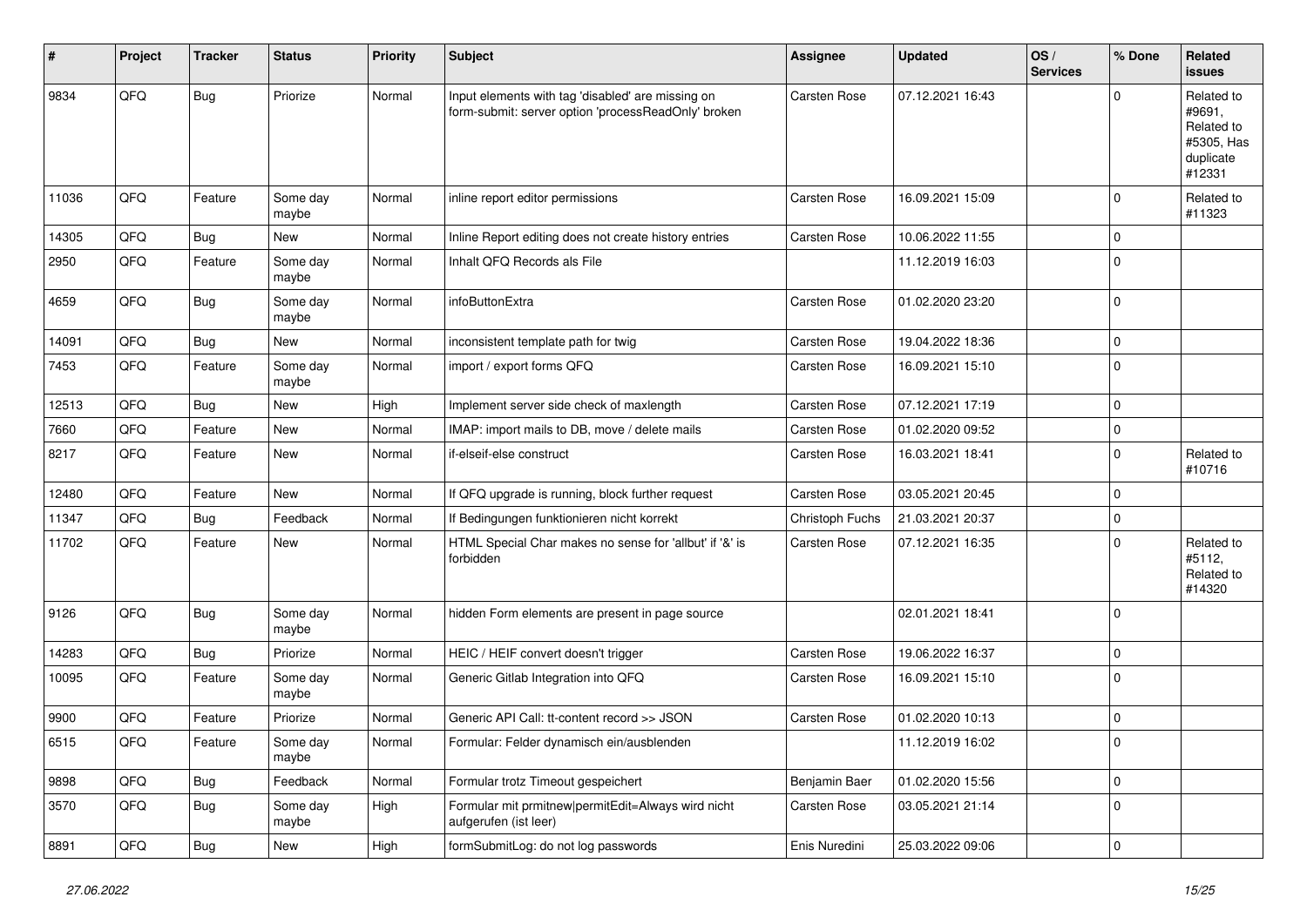| #     | Project | <b>Tracker</b> | <b>Status</b>     | <b>Priority</b> | <b>Subject</b>                                                                                                                      | <b>Assignee</b>     | <b>Updated</b>   | OS/<br><b>Services</b> | % Done      | Related<br>issues         |
|-------|---------|----------------|-------------------|-----------------|-------------------------------------------------------------------------------------------------------------------------------------|---------------------|------------------|------------------------|-------------|---------------------------|
| 6602  | QFQ     | Feature        | <b>New</b>        | Normal          | Formlet: in Report auf Mausklick ein mini-form oeffnen                                                                              | <b>Carsten Rose</b> | 11.12.2019 16:16 |                        | $\Omega$    |                           |
| 9548  | QFQ     | Feature        | Feedback          | High            | FormElement: Pattern mismatch - optional report only on<br>focus lost                                                               | Benjamin Baer       | 03.05.2021 21:14 |                        | $\Omega$    |                           |
| 10322 | QFQ     | <b>Bug</b>     | <b>New</b>        | Normal          | FormElement / Radio: missing column 'enum' >> FE not<br>reported                                                                    | Carsten Rose        | 07.05.2020 09:37 |                        | $\Omega$    |                           |
| 7890  | QFQ     | Bug            | <b>New</b>        | Normal          | FormElement 'required': extraButtonInfo not aligned                                                                                 | Carsten Rose        | 11.06.2021 21:17 |                        | $\Omega$    | Related to<br>#11517      |
| 8034  | QFQ     | Feature        | Priorize          | Normal          | FormElement 'data': 22.22.2222 should not be accepted                                                                               | Carsten Rose        | 01.02.2020 10:13 |                        | $\mathbf 0$ |                           |
| 4008  | QFQ     | <b>Bug</b>     | Some day<br>maybe | Normal          | FormElemen.type=sendmail: wrong 'TO' if 'real<br>name <rea@mail.to>' is used</rea@mail.to>                                          | Carsten Rose        | 11.12.2019 16:03 |                        | $\Omega$    |                           |
| 14395 | QFQ     | Support        | New               | Normal          | FormEditor: Virtual table columns                                                                                                   | Enis Nuredini       | 21.06.2022 16:09 |                        | $\Omega$    |                           |
| 7290  | QFQ     | Feature        | Priorize          | Normal          | FormEditor: title as textarea if LEN(title)>60                                                                                      | Carsten Rose        | 01.02.2020 10:13 |                        | $\Omega$    | Blocked by<br>#7682       |
| 14290 | QFQ     | Feature        | Priorize          | Normal          | FormEditor: Show Table Definition                                                                                                   | Carsten Rose        | 19.06.2022 16:37 |                        | $\Omega$    |                           |
| 8083  | QFQ     | <b>Bug</b>     | <b>New</b>        | High            | FormEditor: primary table list does not respect<br>'indexDb={{indexData:Y}}'                                                        | Carsten Rose        | 03.05.2021 21:14 |                        | $\Omega$    | Has<br>duplicate<br>#6678 |
| 3350  | QFQ     | Feature        | Some day<br>maybe | Normal          | FormEditor: Hilfetext hinter 'checktype'                                                                                            | Carsten Rose        | 11.12.2019 16:02 |                        | $\Omega$    |                           |
| 9537  | QFQ     | Feature        | <b>New</b>        | Normal          | FormEditor: Edit fieldset in FrontEnd                                                                                               | Carsten Rose        | 01.02.2020 23:22 |                        | $\Omega$    |                           |
| 3877  | QFQ     | Feature        | Some day<br>maybe | Normal          | FormEditor: die Felder die aktuell nicht gebraucht werden<br>nur auf readonly/disabled setzen (nicht ausblenden > das<br>irritiert. | Carsten Rose        | 11.12.2019 16:03 |                        | $\Omega$    |                           |
| 6998  | QFQ     | Feature        | Priorize          | Normal          | Form: with debug=on show column information as tooltip of<br>column label                                                           | <b>Carsten Rose</b> | 01.02.2020 10:13 |                        | $\Omega$    |                           |
| 7278  | QFQ     | Feature        | Some day<br>maybe | Normal          | Form: Wert vordefinieren der immer gesetzt wird                                                                                     |                     | 02.05.2021 09:27 |                        | $\Omega$    |                           |
| 12468 | QFQ     | Bug            | <b>New</b>        | Urgent          | Form: update Form.title after save                                                                                                  | Carsten Rose        | 03.05.2021 21:12 |                        | $\Omega$    |                           |
| 12156 | QFQ     | Feature        | <b>New</b>        | Normal          | Form: Optional disable 'leave page'                                                                                                 |                     | 03.05.2021 20:45 |                        | $\Omega$    |                           |
| 4443  | QFQ     | Feature        | Some day<br>maybe | Normal          | Form: multiple secondary tables                                                                                                     |                     | 01.02.2020 23:20 |                        | $\Omega$    |                           |
| 6289  | QFQ     | Feature        | <b>New</b>        | Normal          | Form: Log                                                                                                                           | Carsten Rose        | 01.02.2020 23:21 |                        | $\Omega$    |                           |
| 3708  | QFQ     | Feature        | Some day<br>maybe | Normal          | Form: input - 'specialchars', 'none'  gewisse tags<br>erlauben, andere verbieten                                                    | Carsten Rose        | 11.12.2019 16:02 |                        | $\Omega$    | Related to<br>#14320      |
| 9773  | QFQ     | Bug            | <b>New</b>        | Normal          | form.parameter.formModeGlobal=requiredOff                                                                                           | Carsten Rose        | 01.02.2020 15:56 |                        | $\Omega$    |                           |
| 9668  | QFQ     | Feature        | Priorize          | Normal          | Form.mode: rename 'hidden' to 'hide'                                                                                                | Carsten Rose        | 05.05.2021 22:14 |                        | $\Omega$    | Related to<br>#6437       |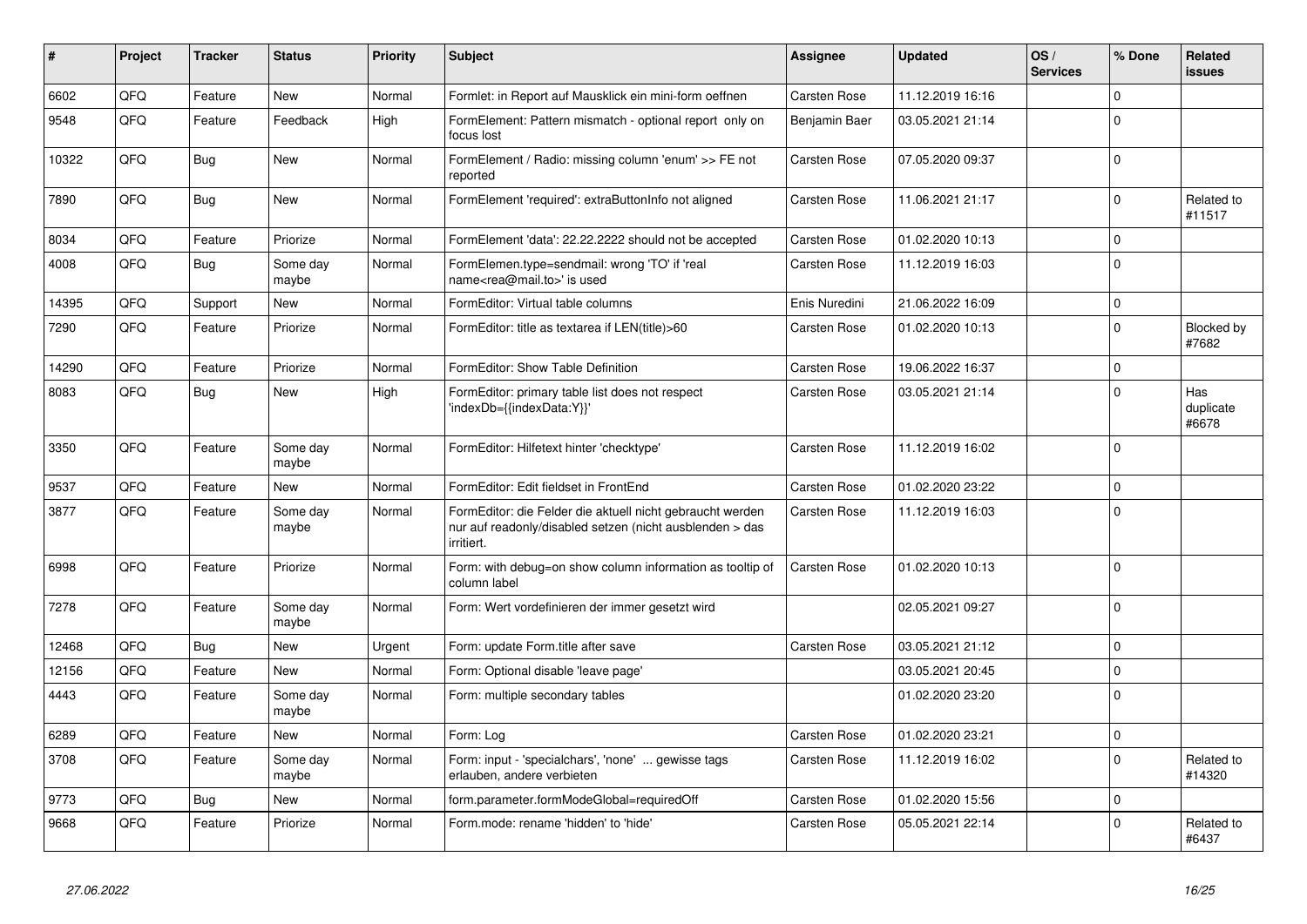| $\sharp$ | Project | <b>Tracker</b> | <b>Status</b>     | <b>Priority</b> | <b>Subject</b>                                                                                                                                           | <b>Assignee</b>     | <b>Updated</b>   | OS/<br><b>Services</b> | % Done      | Related<br><b>issues</b>                                                    |
|----------|---------|----------------|-------------------|-----------------|----------------------------------------------------------------------------------------------------------------------------------------------------------|---------------------|------------------|------------------------|-------------|-----------------------------------------------------------------------------|
| 12581    | QFQ     | Bug            | New               | Normal          | Form.forward=close: Record 'new' in new browser tab ><br>save (& close) >> Form is not reloaded with new created<br>record id and stays in mode=new      | Carsten Rose        | 19.03.2022 17:48 |                        | $\Omega$    |                                                                             |
| 5983     | QFQ     | Feature        | Some day<br>maybe | Normal          | Form Submit (save & update): normalize date/-time FE                                                                                                     | <b>Carsten Rose</b> | 01.02.2020 23:19 |                        | 0           |                                                                             |
| 14245    | QFQ     | Bug            | New               | Normal          | Form Save Btn bleibt disabled wenn Datumsfeld über<br>Datepicker geändert                                                                                | Enis Nuredini       | 27.05.2022 13:45 |                        | $\mathbf 0$ | Related to<br>#13689                                                        |
| 5557     | QFQ     | <b>Bug</b>     | Some day<br>maybe | Normal          | Form load: STORE_RECORD filled, but should be empty                                                                                                      | <b>Carsten Rose</b> | 01.02.2020 23:19 |                        | $\Omega$    |                                                                             |
| 14322    | QFQ     | Bug            | New               | Normal          | Form Load: by default no scroll (save & close should be<br>visible)                                                                                      | Enis Nuredini       | 15.06.2022 14:12 |                        | $\mathbf 0$ | Related to<br>#14321,<br>Related to<br>#6232                                |
| 12315    | QFQ     | Feature        | Some day<br>maybe | Normal          | Form History (Diffs) / Backups                                                                                                                           | <b>Carsten Rose</b> | 16.09.2021 15:10 |                        | $\Omega$    |                                                                             |
| 11322    | QFQ     | Feature        | Some day<br>maybe | Normal          | Form Element JSON - (multiline parameter field)                                                                                                          | Carsten Rose        | 16.09.2021 15:10 |                        | 0           |                                                                             |
| 4756     | QFQ     | Bug            | New               | Normal          | Form dirty even nothing changes                                                                                                                          | <b>Carsten Rose</b> | 11.12.2019 16:16 |                        | $\mathbf 0$ |                                                                             |
| 9602     | QFQ     | Feature        | New               | Normal          | Form definition as JSON                                                                                                                                  | Carsten Rose        | 01.02.2020 23:21 |                        | $\Omega$    | Related to<br>#9600                                                         |
| 12262    | QFQ     | Feature        | ToDo              | Normal          | Form buttons on top: more customable                                                                                                                     | Enis Nuredini       | 17.06.2022 10:44 |                        | $\Omega$    | Related to<br>#13945, Has<br>duplicate<br>#4046, Has<br>duplicate<br>#10080 |
| 11716    | QFQ     | Feature        | New               | Normal          | Form an beliebiger Stelle im Report anzeigen                                                                                                             |                     | 09.12.2020 09:47 |                        | $\mathbf 0$ |                                                                             |
| 10763    | QFQ     | Feature        | New               | Normal          | form accessed and submitted despite logout?                                                                                                              |                     | 16.06.2020 11:43 |                        | $\Omega$    |                                                                             |
| 8336     | QFQ     | Feature        | New               | Normal          | Form > modified > Close New: a) Optional disable popup, b)<br>custom text, c) mode on save: close stay                                                   | <b>Carsten Rose</b> | 01.02.2020 23:22 |                        | $\mathbf 0$ | Related to<br>#8335                                                         |
| 3878     | QFQ     | Feature        | Some day<br>maybe | Normal          | Form 'FormElement': Spalte 'name' typeAhead mit<br>Spaltennamen der Primarytable.                                                                        |                     | 11.12.2019 16:03 |                        | 0           |                                                                             |
| 3879     | QFQ     | Feature        | Some day<br>maybe | Normal          | Form 'FormElement': Beim Feld 'name' rechts in der Notiz<br>einen Link einblenden - a) aktuelle Definition anzeigen, b)<br>Spalte in der Tabelle anlegen |                     | 11.12.2019 16:03 |                        | $\mathbf 0$ |                                                                             |
| 3880     | QFQ     | Feature        | Some day<br>maybe | Normal          | Form 'Form': anlegen einer Tabelle                                                                                                                       |                     | 14.01.2021 10:12 |                        | $\mathbf 0$ |                                                                             |
| 13716    | QFQ     | <b>Bug</b>     | New               | High            | Firefox ask to store username/password                                                                                                                   | Enis Nuredini       | 30.05.2022 09:31 |                        | $\mathbf 0$ | Related to<br>#13827                                                        |
| 5923     | QFQ     | Feature        | Some day<br>maybe | Normal          | fillStoreSystemBySqlLate                                                                                                                                 |                     | 01.02.2020 23:19 |                        | 0           |                                                                             |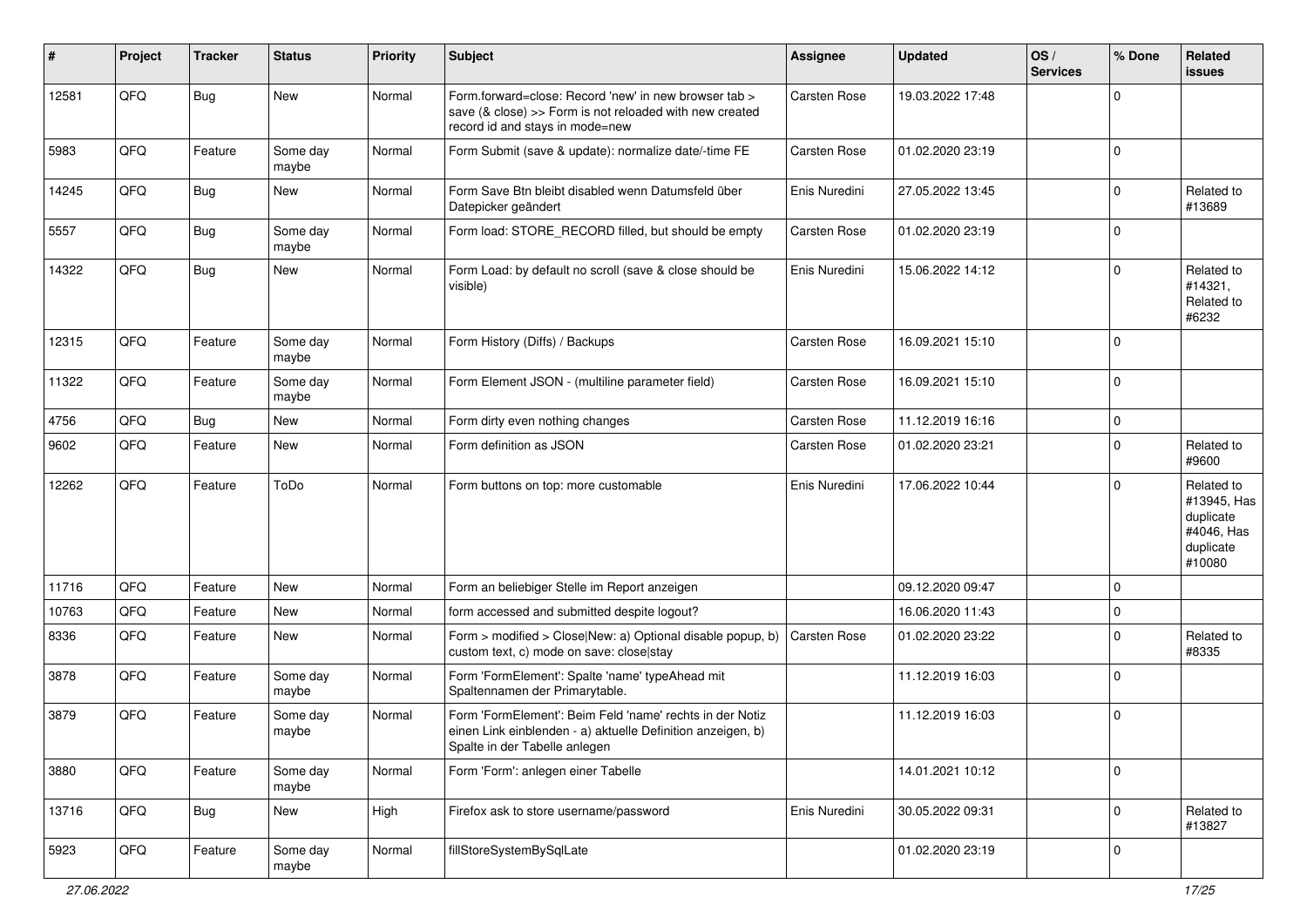| #     | Project | <b>Tracker</b> | <b>Status</b>     | <b>Priority</b> | <b>Subject</b>                                                                                                       | <b>Assignee</b>     | <b>Updated</b>   | OS/<br><b>Services</b> | % Done         | Related<br><b>issues</b>                     |
|-------|---------|----------------|-------------------|-----------------|----------------------------------------------------------------------------------------------------------------------|---------------------|------------------|------------------------|----------------|----------------------------------------------|
| 6462  | QFQ     | Bug            | <b>New</b>        | Normal          | File Upload: Nutzlose Fehlermeldung wenn Datei zu gross                                                              | <b>Carsten Rose</b> | 01.02.2020 23:21 |                        | $\Omega$       | Related to<br>#6139                          |
| 10003 | QFQ     | Feature        | Priorize          | Normal          | fieldset: stronger visualize group                                                                                   | Benjamin Baer       | 12.02.2020 08:13 |                        | $\Omega$       |                                              |
| 4413  | QFQ     | Feature        | New               | Normal          | fieldset: show/hidden, modeSql, dynamicUpdate                                                                        | Carsten Rose        | 09.02.2022 15:19 |                        | $\mathbf 0$    |                                              |
| 4872  | QFQ     | Feature        | Some day<br>maybe | Normal          | Fields of Typo3 page available in STORE_TYPO3                                                                        | Carsten Rose        | 01.02.2020 23:19 |                        | 0              |                                              |
| 10937 | QFQ     | Bug            | New               | Normal          | Fehler mit abhängigen Select- Feldern beim Positionieren                                                             | Carsten Rose        | 12.11.2020 23:45 |                        | $\Omega$       |                                              |
| 7920  | QFQ     | Feature        | New               | Normal          | FE: Syntax Highlight, Zeinlenumbruch                                                                                 | <b>Carsten Rose</b> | 01.02.2020 10:03 |                        | 0              |                                              |
| 7512  | QFQ     | <b>Bug</b>     | New               | Normal          | FE: inputType=number >> 'pattern' is not respected                                                                   | Carsten Rose        | 01.02.2020 23:22 |                        | $\mathbf 0$    |                                              |
| 4444  | QFQ     | Feature        | Some day<br>maybe | Normal          | FE.type=upload: detect mime type                                                                                     |                     | 11.12.2019 16:02 |                        | $\Omega$       | Related to<br>#4303                          |
| 9533  | QFQ     | Bug            | New               | Normal          | FE.type=upload: Check in 'beforeSave' if upload is given                                                             | Carsten Rose        | 01.02.2020 23:22 |                        | $\Omega$       | Related to<br>#11523                         |
| 9534  | QFQ     | <b>Bug</b>     | Priorize          | Urgent          | FE.type=upload: 'Unknown Mode: ID"                                                                                   | Carsten Rose        | 03.05.2021 21:14 |                        | $\Omega$       | Related to<br>#9532                          |
| 8037  | QFQ     | <b>Bug</b>     | Priorize          | Normal          | FE.type=upload (advanced mode): {{slaveld:V}} missing<br>during dynamic update                                       | Carsten Rose        | 01.02.2020 10:13 |                        | $\Omega$       |                                              |
| 9347  | QFQ     | Bug            | <b>New</b>        | High            | FE.type=upload with dynamic show/hidden: required not<br>detected                                                    | Carsten Rose        | 12.06.2021 10:40 |                        | $\Omega$       | Related to<br>#5305.<br>Related to<br>#12398 |
| 12162 | QFQ     | Feature        | New               | Normal          | FE.type=sendmail: personalized mailing (several mails) via<br>template                                               | <b>Carsten Rose</b> | 03.05.2021 20:45 |                        | $\overline{0}$ |                                              |
| 10082 | QFQ     | <b>Bug</b>     | <b>New</b>        | Normal          | FE.type=SELECT - 'sanatize' Class                                                                                    | Carsten Rose        | 07.05.2020 09:36 |                        | $\Omega$       | Related to<br>#10081                         |
| 7899  | QFQ     | Bug            | <b>New</b>        | High            | Fe.type=password / retype / required: always complain<br>about missing value                                         | Carsten Rose        | 03.05.2021 21:14 |                        | $\Omega$       |                                              |
| 5877  | QFQ     | <b>Bug</b>     | Some day<br>maybe | Normal          | FE.type=note:bsColumn strange behaviour                                                                              |                     | 01.02.2020 23:19 |                        | $\Omega$       |                                              |
| 9317  | QFQ     | <b>Bug</b>     | New               | Normal          | FE.type=note: with dynamic show/hidden an empty label<br>causes trouble                                              | Carsten Rose        | 01.02.2020 23:22 |                        | $\Omega$       |                                              |
| 8049  | QFQ     | <b>Bug</b>     | New               | Normal          | FE.type=note, column 'value': text moves some pixel to top<br>after save                                             | <b>Carsten Rose</b> | 01.02.2020 23:22 |                        | $\Omega$       |                                              |
| 5559  | QFQ     | Bug            | New               | Normal          | FE.type = Upload: 'accept' might contain variables                                                                   | Carsten Rose        | 11.05.2020 21:23 |                        | $\mathbf 0$    |                                              |
| 5021  | QFQ     | <b>Bug</b>     | Some day<br>maybe | Normal          | FE.typ=extra - during save displays error 'datum2' already<br>filled in STORE_SIP - the value is stored nevertheless | Carsten Rose        | 01.02.2020 23:19 |                        | $\Omega$       | Related to<br>#3875                          |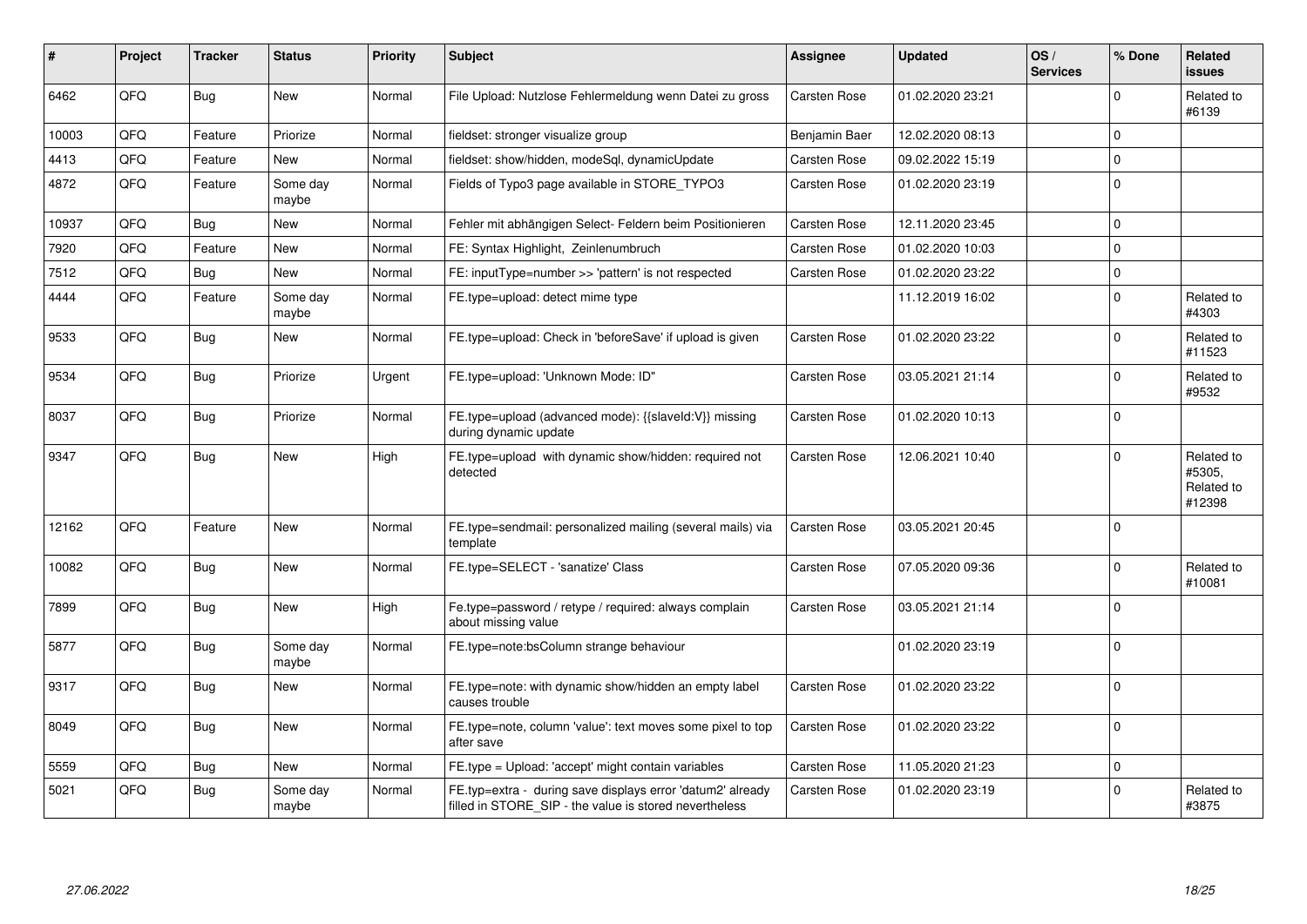| #     | Project | <b>Tracker</b> | <b>Status</b>     | <b>Priority</b> | <b>Subject</b>                                                                            | <b>Assignee</b> | <b>Updated</b>   | OS/<br><b>Services</b> | % Done         | Related<br><b>issues</b>                                              |
|-------|---------|----------------|-------------------|-----------------|-------------------------------------------------------------------------------------------|-----------------|------------------|------------------------|----------------|-----------------------------------------------------------------------|
| 10013 | QFQ     | Feature        | Some day<br>maybe | Normal          | FE.typ=editor: CodeMirror                                                                 | Carsten Rose    | 08.06.2022 10:37 |                        | $\Omega$       | Related to<br>#12611,<br>Related to<br>#12490.<br>Related to<br>#7732 |
| 8277  | QFQ     | Feature        | Priorize          | Normal          | fe.parameter.default=                                                                     | Carsten Rose    | 01.02.2020 23:17 |                        | $\Omega$       | Related to<br>#8113                                                   |
| 7656  | QFQ     | <b>Bug</b>     | Priorize          | Normal          | FE with required, 'pattern' and 'extraButtonLock': always<br>complain about missing value | Carsten Rose    | 01.02.2020 10:13 |                        | $\Omega$       |                                                                       |
| 4536  | QFQ     | Feature        | Some day<br>maybe | Normal          | FE upload: problem with delete if mutliple uploads an<br>FE.name="                        |                 | 01.02.2020 23:20 |                        | $\Omega$       |                                                                       |
| 3547  | QFQ     | Bug            | New               | Normal          | FE of type 'note' causes writing of empty fields.                                         | Carsten Rose    | 01.02.2020 23:21 |                        | $\Omega$       |                                                                       |
| 12040 | QFQ     | Bug            | <b>New</b>        | Normal          | FE Mode 'hidden' für zwei FEs auf einer Zeile                                             | Carsten Rose    | 18.02.2021 10:13 |                        | $\Omega$       |                                                                       |
| 3415  | QFQ     | Feature        | Some day<br>maybe | Normal          | FE Login Box Templatefile                                                                 | Benjamin Baer   | 11.12.2019 16:02 |                        | $\Omega$       |                                                                       |
| 3750  | QFQ     | Bug            | Some day<br>maybe | Normal          | FE in a row: if one violates check, all are red                                           | Carsten Rose    | 11.12.2019 16:03 |                        | 0              |                                                                       |
| 9531  | QFQ     | Bug            | New               | High            | FE File: Dynamic Update / modeSql / required detected<br>even it not set                  | Carsten Rose    | 11.06.2021 20:32 |                        | $\mathbf 0$    | Related to<br>#12398                                                  |
| 7812  | QFQ     | Feature        | New               | Normal          | FE 'Subrecord' - new option 'subrecordShowFilter',<br>'subrecordPaging'                   | Carsten Rose    | 01.02.2020 23:22 |                        | $\overline{0}$ |                                                                       |
| 9352  | QFQ     | Feature        | <b>New</b>        | Normal          | FE 'Native' fire slaveld, sqlAfter, sqlIns                                                | Carsten Rose    | 01.02.2020 23:22 |                        | $\mathbf 0$    |                                                                       |
| 8584  | QFQ     | Feature        | Priorize          | Normal          | FE 'Action' - never assign to Container (except Template<br>Group)                        | Carsten Rose    | 01.02.2020 10:13 |                        | $\Omega$       |                                                                       |
| 9862  | QFQ     | Bug            | Priorize          | Normal          | Failed writing to sql mail qfq.log should throw an exception                              | Carsten Rose    | 01.02.2020 10:13 |                        | $\mathbf 0$    |                                                                       |
| 6801  | QFQ     | Feature        | Priorize          | Normal          | Fabric: Maximize / Fulllscreen                                                            | Benjamin Baer   | 21.03.2022 09:56 |                        | $\mathbf 0$    |                                                                       |
| 5024  | QFQ     | Feature        | Some day<br>maybe | Normal          | Fabric: Generate PDF with edits                                                           | Benjamin Baer   | 01.02.2020 23:20 |                        | $\Omega$       | Related to<br>#10704                                                  |
| 6972  | QFQ     | Feature        | Some day<br>maybe | Normal          | Fabric Clipboard / cross browser tab                                                      | Benjamin Baer   | 01.02.2020 23:21 |                        | $\Omega$       |                                                                       |
| 8719  | QFQ     | Feature        | <b>New</b>        | Normal          | extraButtonLock: add support for 0/1                                                      | Carsten Rose    | 01.02.2020 23:22 |                        | $\mathbf 0$    |                                                                       |
| 4528  | QFQ     | Bug            | Some day<br>maybe | Normal          | extraButtonLock mit SQLAhead Bug                                                          | Carsten Rose    | 01.02.2020 23:19 |                        | $\mathbf 0$    |                                                                       |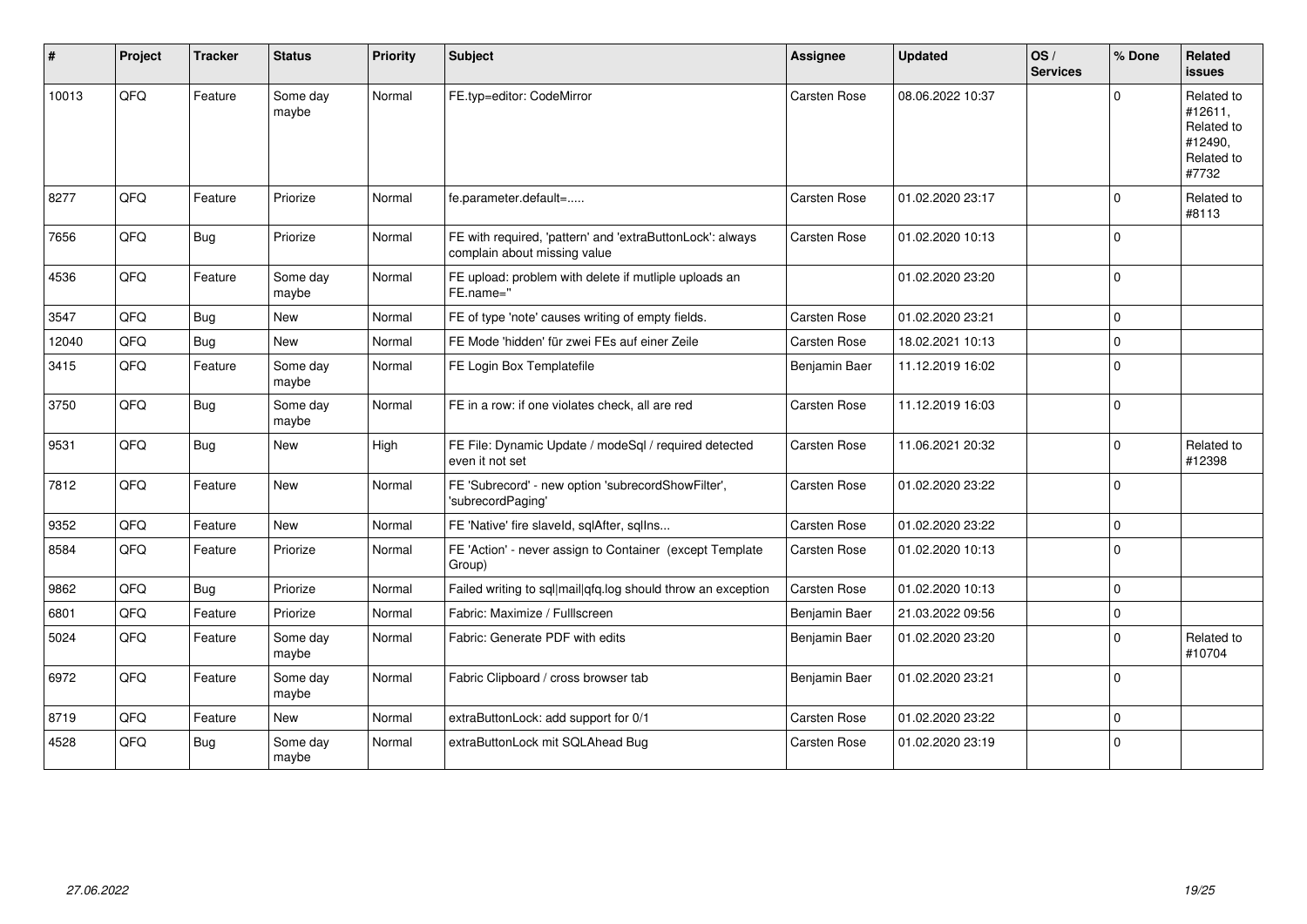| #     | Project | <b>Tracker</b> | <b>Status</b>     | <b>Priority</b> | <b>Subject</b>                                                                                                          | Assignee        | Updated          | OS/<br><b>Services</b> | % Done       | Related<br><b>issues</b>                                                                                                       |
|-------|---------|----------------|-------------------|-----------------|-------------------------------------------------------------------------------------------------------------------------|-----------------|------------------|------------------------|--------------|--------------------------------------------------------------------------------------------------------------------------------|
| 11517 | QFQ     | Bug            | In Progress       | Normal          | extraButtonInfo Broken for multiple FormElements                                                                        | Carsten Rose    | 12.05.2022 13:12 |                        | $\Omega$     | Related to<br>#7890,<br>Related to<br>#3811, Has<br>duplicate<br>#10905, Has<br>duplicate<br>#10553, Has<br>duplicate<br>#6779 |
| 14185 | QFQ     | Feature        | <b>New</b>        | Normal          | External/Autocron.php - better suitable directory                                                                       | Support: System | 28.05.2022 11:03 |                        | $\Omega$     |                                                                                                                                |
| 11217 | QFQ     | Feature        | Some day<br>maybe | Normal          | <b>Extend Script Functionality</b>                                                                                      | Carsten Rose    | 16.09.2021 15:10 |                        | $\Omega$     |                                                                                                                                |
| 3900  | QFQ     | Feature        | Some day<br>maybe | Normal          | Extend documentation of 'Copy / Paste'                                                                                  | Carsten Rose    | 11.12.2019 16:03 |                        | $\Omega$     | Related to<br>#3899                                                                                                            |
| 6594  | QFQ     | Feature        | <b>New</b>        | Normal          | Excel: on download, check if there is a valid sip                                                                       | Carsten Rose    | 01.02.2020 23:21 |                        | $\mathbf 0$  |                                                                                                                                |
| 12024 | QFQ     | Feature        | <b>New</b>        | Normal          | Excel Export: text columns by default decode<br>htmlspeciachar()                                                        | Carsten Rose    | 17.02.2021 23:55 |                        | $\Omega$     | Related to<br>#12022                                                                                                           |
| 10976 | QFQ     | Feature        | <b>New</b>        | Normal          | Excel Export Verbesserungen                                                                                             | Carsten Rose    | 06.08.2020 10:56 |                        | $\mathbf 0$  |                                                                                                                                |
| 10324 | QFQ     | Bug            | New               | Normal          | Excel Export mit Template funktioniert nur, wenn Template<br>vor uid kommt                                              |                 | 30.03.2020 11:20 |                        | $\Omega$     | Related to<br>#10257                                                                                                           |
| 10874 | QFQ     | Feature        | <b>New</b>        | Normal          | Erstellen eines Foreign Keys in der Tabelle "FormElement"                                                               |                 | 13.07.2020 10:11 |                        | $\mathbf 0$  |                                                                                                                                |
| 4328  | QFQ     | Bug            | Some day<br>maybe | Normal          | Error Message: Show FE name/number on problems in FE                                                                    | Carsten Rose    | 01.02.2020 23:20 |                        | $\Omega$     |                                                                                                                                |
| 4330  | QFQ     | Feature        | Some day<br>maybe | Normal          | Error Message: report missing {{ / }} in sqlUpdate, sqlInsert,<br>sglDelete, sglAfter, sglBefore in FE action elements. | Carsten Rose    | 01.02.2020 23:20 |                        | $\Omega$     |                                                                                                                                |
| 9128  | QFQ     | Feature        | <b>New</b>        | Normal          | Error Message: not replaced variables- a) replace back to<br>'{{', b) underline                                         | Carsten Rose    | 01.02.2020 23:22 |                        | $\Omega$     | Related to<br>#9129                                                                                                            |
| 9127  | QFQ     | Bug            | New               | Normal          | Error Message: change 'roll over' color - text not readable                                                             | Carsten Rose    | 01.02.2020 23:22 |                        | $\mathbf{0}$ |                                                                                                                                |
| 6912  | QFQ     | Bug            | <b>New</b>        | Normal          | error Message Var 'deadline' already set in SIP - in Form<br>with FE.value={{deadline:R:::{{deadlinePeriod:Y}}}}        | Carsten Rose    | 01.02.2020 23:21 |                        | $\Omega$     |                                                                                                                                |
| 5132  | QFQ     | Feature        | Some day<br>maybe | Normal          | Error Message sendmail missing attachment: more details                                                                 | Carsten Rose    | 01.02.2020 23:19 |                        | $\Omega$     |                                                                                                                                |
| 7547  | QFQ     | Bug            | <b>New</b>        | Normal          | Error Message in afterSave: wrong parameter column<br>reported                                                          | Carsten Rose    | 01.02.2020 23:22 |                        | $\Omega$     |                                                                                                                                |
| 6677  | QFQ     | <b>Bug</b>     | <b>New</b>        | Normal          | Error message FE Action Element: no/wrong FE reference<br>who cause the problem.                                        | Carsten Rose    | 01.02.2020 23:21 |                        | $\Omega$     |                                                                                                                                |
| 9013  | QFQ     | Bug            | <b>New</b>        | Normal          | Error in Twig template not handled                                                                                      | Carsten Rose    | 20.10.2021 13:43 |                        | $\mathbf 0$  |                                                                                                                                |
| 12066 | QFQ     | Bug            | New               | High            | enterAsSubmit: Forward wird nicht ausgeführt                                                                            | Enis Nuredini   | 29.05.2022 09:23 |                        | $\mathbf 0$  |                                                                                                                                |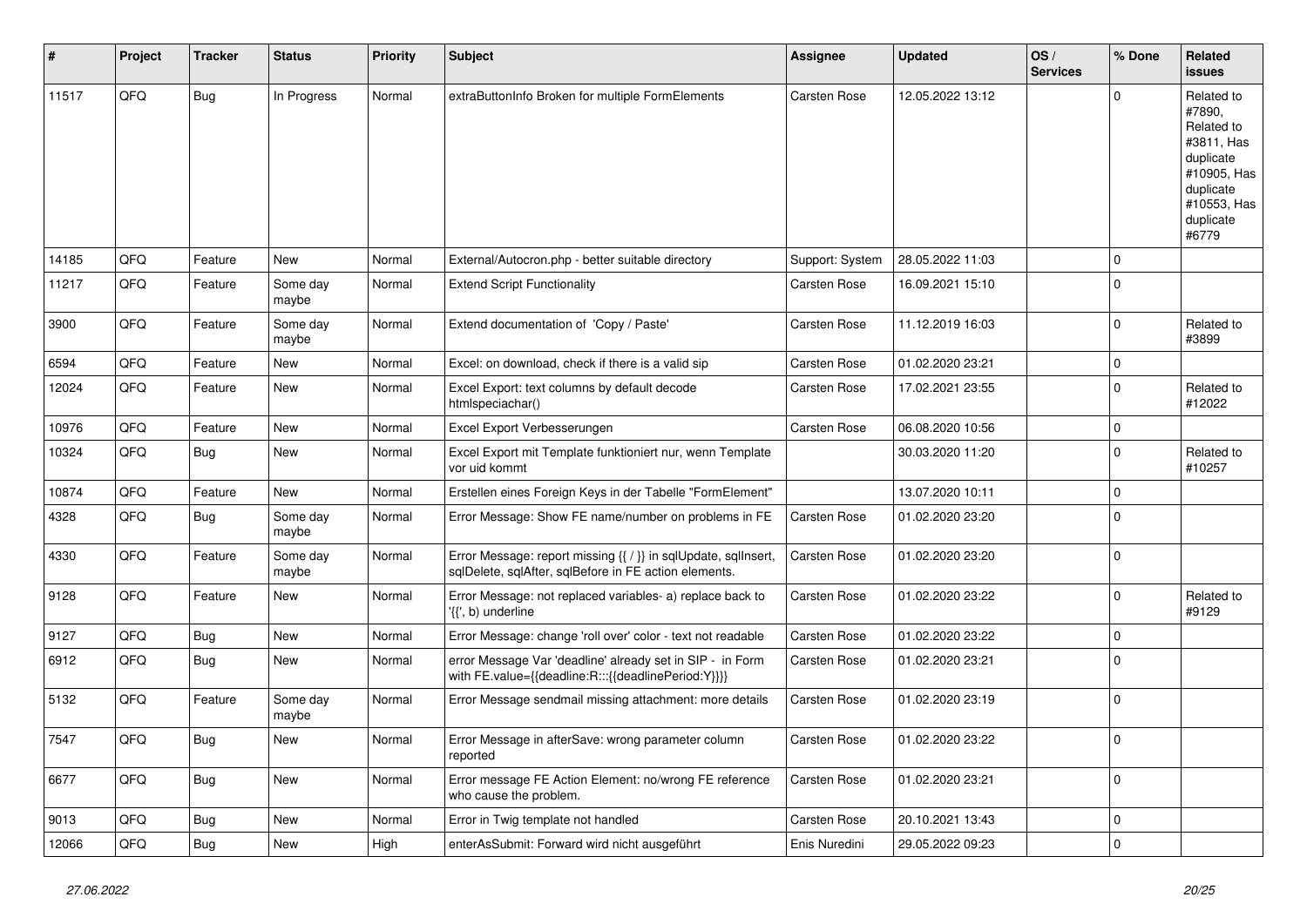| ∦     | Project | <b>Tracker</b> | <b>Status</b>     | <b>Priority</b> | <b>Subject</b>                                                       | Assignee            | <b>Updated</b>   | OS/<br><b>Services</b> | % Done      | Related<br><b>issues</b>                         |
|-------|---------|----------------|-------------------|-----------------|----------------------------------------------------------------------|---------------------|------------------|------------------------|-------------|--------------------------------------------------|
| 13689 | QFQ     | Bug            | <b>New</b>        | Normal          | Enter auf Eingabefeld mit ungültigem Wert führt zu blurry<br>Seite   | Enis Nuredini       | 28.05.2022 10:53 |                        | $\Omega$    | Related to<br>#14245, Has<br>duplicate<br>#11891 |
| 6250  | QFQ     | Feature        | In Progress       | Normal          | Enhance layout: a) Subrecord, b) Subrecord-Title                     | Carsten Rose        | 01.02.2020 23:22 |                        | $\Omega$    | Related to<br>#5391                              |
| 8585  | QFQ     | Feature        | Priorize          | Normal          | Enhance Error message for 'unknown form'                             | Carsten Rose        | 01.02.2020 10:13 |                        | $\Omega$    |                                                  |
| 5579  | QFQ     | Feature        | Some day<br>maybe | Normal          | Enhance Doc / Presentation: variable type 'link column type'         | Carsten Rose        | 01.02.2020 23:19 |                        | $\mathbf 0$ |                                                  |
| 3864  | QFQ     | Feature        | New               | Normal          | Encrypt / decrypt field                                              | Carsten Rose        | 08.03.2021 18:08 |                        | $\mathbf 0$ |                                                  |
| 10759 | QFQ     | <b>Bug</b>     | New               | Normal          | emptyMeansNull - Feld falsch aktualisiert                            |                     | 12.11.2020 23:45 |                        | $\mathbf 0$ |                                                  |
| 12989 | QFQ     | Bug            | <b>New</b>        | Normal          | empty string does not trigger dynamic update                         | Enis Nuredini       | 28.05.2022 11:09 |                        | 0           |                                                  |
| 9783  | QFQ     | Bug            | <b>New</b>        | Normal          | Email with special characters                                        | Carsten Rose        | 01.02.2020 23:22 |                        | $\mathbf 0$ |                                                  |
| 5893  | QFQ     | Feature        | Some day<br>maybe | Normal          | Edit on double-click                                                 |                     | 01.02.2020 23:19 |                        | $\Omega$    | Related to<br>#5894                              |
| 11460 | QFQ     | Feature        | <b>New</b>        | Normal          | Easier creation of changelog: gitchangelog                           | Carsten Rose        | 12.06.2021 10:20 |                        | $\Omega$    | Related to<br>#13467                             |
| 7109  | QFQ     | Feature        | <b>New</b>        | Normal          | Dynamic Updates: row/element hide                                    | Carsten Rose        | 01.02.2020 23:22 |                        | $\Omega$    | Has<br>duplicate<br>#4081                        |
| 6083  | QFQ     | Feature        | Some day<br>maybe | Normal          | Dynamic Update: Value Check via SQL                                  |                     | 11.12.2019 16:02 |                        | $\Omega$    |                                                  |
| 7002  | QFQ     | <b>Bug</b>     | New               | Normal          | Dynamic Update: row does not disappear / appear                      | <b>Carsten Rose</b> | 01.02.2020 23:22 |                        | $\pmb{0}$   |                                                  |
| 3682  | QFQ     | Bug            | Some day<br>maybe | Normal          | Dynamic update: Radio buttons                                        | Carsten Rose        | 11.12.2019 16:02 |                        | $\Omega$    |                                                  |
| 11195 | QFQ     | Bug            | <b>New</b>        | Low             | Dynamic Update: Note not updated if new text is empty<br>(v20.4)     |                     | 25.09.2020 11:14 |                        | $\Omega$    |                                                  |
| 4082  | QFQ     | Feature        | <b>New</b>        | Normal          | Dynamic Update: modeSql - useful default                             | <b>Carsten Rose</b> | 01.02.2020 23:22 |                        | $\mathbf 0$ |                                                  |
| 8106  | QFQ     | Bug            | Some day<br>maybe | Normal          | Dynamic Update: Feld kann nicht auf empty zurückgesetzt<br>werden    | Carsten Rose        | 11.12.2019 16:01 |                        | $\Omega$    |                                                  |
| 6224  | QFQ     | Feature        | Priorize          | Normal          | Dynamic update: fade in/out fields                                   | Benjamin Baer       | 21.03.2022 09:50 |                        | $\mathbf 0$ |                                                  |
| 3811  | QFQ     | Bug            | Some day<br>maybe | Normal          | Dynamic Update: extraButtonInfo - Text aktualisieren                 | <b>Carsten Rose</b> | 11.12.2019 16:03 |                        | $\Omega$    | Related to<br>#11517                             |
| 11504 | QFQ     | Feature        | <b>New</b>        | Normal          | Dynamic Update: Button text update for 'Save',' Close' &<br>'Delete' | Carsten Rose        | 12.11.2020 23:44 |                        | $\mathbf 0$ |                                                  |
| 3216  | QFQ     | Feature        | Some day<br>maybe | Normal          | dynamic update für checkbox label2                                   | <b>Carsten Rose</b> | 11.12.2019 16:03 |                        | $\Omega$    | Related to<br>#2081                              |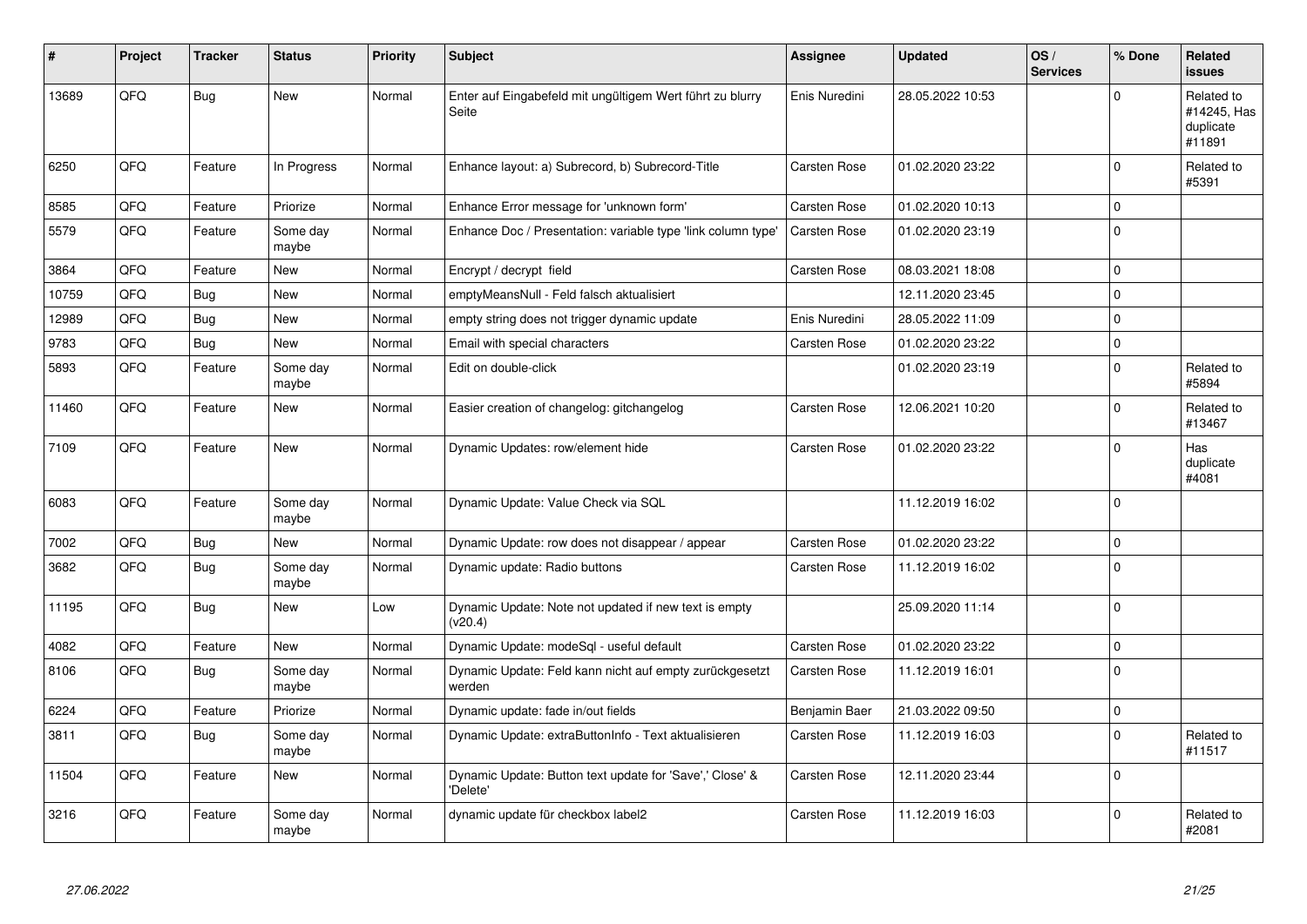| #     | Project | <b>Tracker</b> | <b>Status</b>     | <b>Priority</b> | <b>Subject</b>                                                                                                     | <b>Assignee</b>     | <b>Updated</b>   | OS/<br><b>Services</b> | % Done      | Related<br>issues    |
|-------|---------|----------------|-------------------|-----------------|--------------------------------------------------------------------------------------------------------------------|---------------------|------------------|------------------------|-------------|----------------------|
| 4583  | QFQ     | <b>Bug</b>     | Some day<br>maybe | Normal          | Dynamic Update bei TypeAhead Feldern                                                                               | <b>Carsten Rose</b> | 01.02.2020 23:19 |                        | $\Omega$    |                      |
| 4869  | QFQ     | Feature        | Some day<br>maybe | Normal          | Dynamic Update (show, hide, readonly?, required?) for<br><b>Template Group Elements</b>                            | Carsten Rose        | 01.02.2020 23:19 |                        | $\mathbf 0$ | Related to<br>#4865  |
| 12670 | QFQ     | <b>Bug</b>     | New               | High            | Dropdown-Menu classes können nicht mehr angegeben<br>werden                                                        | Carsten Rose        | 07.12.2021 17:19 |                        | $\Omega$    |                      |
| 9975  | QFQ     | <b>Bug</b>     | Priorize          | Normal          | Dropdown Menu: 'r:3' broken                                                                                        | <b>Carsten Rose</b> | 01.02.2020 10:13 |                        | $\Omega$    |                      |
| 2995  | QFQ     | Feature        | Some day<br>maybe | Normal          | Dropdown JQuery Plugin: 'chosen' - Moeglichkeit um Select<br>Listen mehr Funktion zu geben. Kein Bootstrap noetig. | Carsten Rose        | 11.12.2019 16:03 |                        | $\Omega$    |                      |
| 10119 | QFQ     | Feature        | New               | Normal          | Dropdown (selectlist) & Type Ahead: format and catagorize<br>list                                                  | Carsten Rose        | 07.05.2020 09:36 |                        | $\Omega$    |                      |
| 12603 | QFQ     | Feature        | New               | Normal          | Dropdown (Select), Radio, checkbox:<br>itemListAlways={{!SELECT key, value}}                                       | Carsten Rose        | 19.03.2022 17:47 |                        | $\Omega$    |                      |
| 5562  | QFQ     | Feature        | Priorize          | Normal          | Drag'n'Drop fuer Uploads                                                                                           | Benjamin Baer       | 21.03.2022 09:52 |                        | $\Omega$    | Related to<br>#9706  |
| 7217  | QFQ     | Feature        | Priorize          | Normal          | Download: notice User if `_sip=?` is missing                                                                       | Carsten Rose        | 01.02.2020 10:13 |                        | $\Omega$    |                      |
| 7100  | QFQ     | Feature        | Some day<br>maybe | Normal          | Download: log access, max downloads, time limit                                                                    |                     | 01.02.2020 23:19 |                        | $\Omega$    |                      |
| 6292  | QFQ     | Feature        | New               | Normal          | Download: File speichern mit Hash aber original Filename in<br>der Datenbank vermerken fuer Downloads              | <b>Carsten Rose</b> | 01.02.2020 23:21 |                        | $\Omega$    |                      |
| 10996 | QFQ     | Feature        | <b>New</b>        | Normal          | Download video via sip: no seek                                                                                    | Carsten Rose        | 12.08.2020 14:18 |                        | $\mathbf 0$ |                      |
| 5221  | QFQ     | Bug            | <b>New</b>        | High            | Download Dialog: Bleibt stehen in FF wenn Datei<br>automatisch gespeichert wird.                                   | Carsten Rose        | 03.05.2021 21:14 |                        | $\Omega$    |                      |
| 4293  | QFQ     | <b>Bug</b>     | Some day<br>maybe | Normal          | Download broken if token 'd:' is missing - but no error<br>message                                                 | Carsten Rose        | 11.12.2019 16:03 |                        | $\Omega$    | Related to<br>#7514  |
| 12109 | QFQ     | Feature        | New               | Normal          | Donwload Link: Plain, SIP, Persistent Link, Peristent SIP -<br>new notation                                        | Carsten Rose        | 03.05.2021 20:45 |                        | $\Omega$    | Related to<br>#12085 |
| 3905  | QFQ     | Feature        | Some day<br>maybe | Normal          | Documentation: Best Practice anhand eines Online<br>Bewerbungstools                                                | Carsten Rose        | 11.12.2019 16:03 |                        | $\Omega$    |                      |
| 8316  | QFQ     | Bug            | Feedback          | Normal          | Documentation/Behaviour for Nested Queries and<br>Record-Store confusing                                           | Nicola Chiapolini   | 20.11.2019 09:14 |                        | $\Omega$    |                      |
| 8894  | QFQ     | Feature        | Some day<br>maybe | Normal          | Documentation Tags Usable in QFQ Application                                                                       | Carsten Rose        | 11.12.2019 16:01 |                        | $\Omega$    |                      |
| 14377 | QFQ     | <b>Bug</b>     | New               | Normal          | Documentation > General Tips: white page after migration                                                           | Enis Nuredini       | 19.06.2022 16:37 |                        | $\mathbf 0$ |                      |
| 13460 | QFQ     | Bug            | <b>New</b>        | Normal          | Doc: Password set/reset  password should not processed<br>with 'html encode'                                       | Carsten Rose        | 19.03.2022 17:46 |                        | $\Omega$    |                      |
| 8892  | QFQ     | Feature        | Some day<br>maybe | Normal          | Display and Edit SQL Comments in Form Editor                                                                       | Carsten Rose        | 11.12.2019 16:01 |                        | $\Omega$    |                      |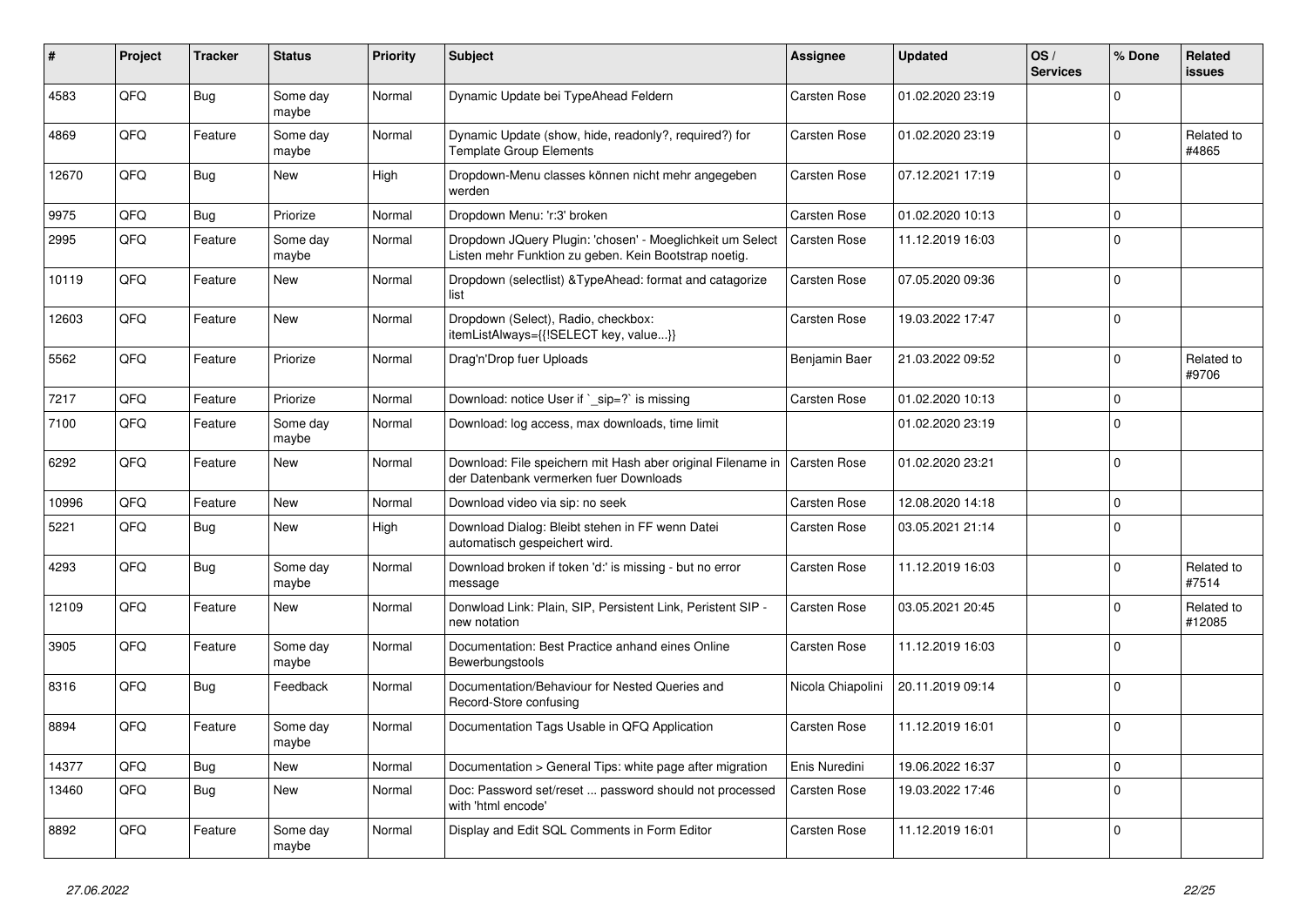| #     | Project | <b>Tracker</b> | <b>Status</b>              | <b>Priority</b> | Subject                                                                                                                                                       | <b>Assignee</b>     | <b>Updated</b>   | OS/<br><b>Services</b> | % Done      | Related<br>issues    |
|-------|---------|----------------|----------------------------|-----------------|---------------------------------------------------------------------------------------------------------------------------------------------------------------|---------------------|------------------|------------------------|-------------|----------------------|
| 3458  | QFQ     | Feature        | Some day<br>maybe          | Normal          | Display 'Edit Form Element'-Checkbox on form: should<br>depend on FE Group                                                                                    | Carsten Rose        | 11.12.2019 16:02 |                        | $\Omega$    | Related to<br>#3447  |
| 3273  | QFQ     | Feature        | Some day<br>maybe          | Low             | Dirty Flag in Form                                                                                                                                            | Carsten Rose        | 11.12.2019 16:02 |                        | $\Omega$    |                      |
| 12503 | QFQ     | Feature        | Priorize                   | Normal          | Detect dangerous UPDATE statement with missing WHERE                                                                                                          | Carsten Rose        | 05.05.2021 22:09 |                        | 0           |                      |
| 7481  | QFQ     | Feature        | <b>New</b>                 | Normal          | Detect 'BaseUrl' automatically                                                                                                                                | Carsten Rose        | 01.02.2020 23:21 |                        | $\Omega$    |                      |
| 7630  | QFQ     | Feature        | Priorize                   | Normal          | detailed error message for simple upload                                                                                                                      | Carsten Rose        | 01.02.2020 10:13 |                        | $\mathbf 0$ |                      |
| 5850  | QFQ     | Feature        | Some day<br>maybe          | Normal          | Deployment: In QFQ Doc best practice fuer zeitgemaesses<br>Deployment beschreiben                                                                             |                     | 01.02.2020 23:20 |                        | $\Omega$    |                      |
| 13566 | QFQ     | Feature        | Ready to sync<br>(develop) | Normal          | Delete config-example.qfq.php file                                                                                                                            | Carsten Rose        | 23.12.2021 09:25 |                        | $\Omega$    |                      |
| 9348  | QFQ     | Feature        | <b>New</b>                 | Normal          | defaultThumbnailSize: pre render thumbnails                                                                                                                   | <b>Carsten Rose</b> | 12.06.2021 09:05 |                        | 0           |                      |
| 3331  | QFQ     | Feature        | Some day<br>maybe          | Normal          | Default Tooltip fuer page? Links: mit Form und Record ID                                                                                                      | Carsten Rose        | 11.12.2019 16:02 |                        | $\Omega$    |                      |
| 3130  | QFQ     | Bug            | Some day<br>maybe          | Normal          | Debug Info's nicht korrekt nach 'New > Save'.                                                                                                                 | Carsten Rose        | 11.12.2019 16:03 |                        | $\Omega$    | Related to<br>#3253  |
| 4627  | QFQ     | Feature        | Some day<br>maybe          | Normal          | dbupdate: all tables - check 'create', 'modified' if it is<br>possible to change to default 'CURRENT_TIMESTAMP' and<br>modified 'ON UPDATE CURRENT_TIMESTAMP' |                     | 01.02.2020 23:20 |                        | $\Omega$    |                      |
| 6992  | QFQ     | Feature        | Some day<br>maybe          | Normal          | DB exception: Syntax Highlight                                                                                                                                |                     | 11.12.2019 16:01 |                        | $\Omega$    | Related to<br>#5450  |
| 14303 | QFQ     | <b>Bug</b>     | ToDo                       | Normal          | datetime broken with picker                                                                                                                                   | Enis Nuredini       | 17.06.2022 09:02 |                        | 0           | Related to<br>#12630 |
| 13767 | QFQ     | Bug            | Feedback                   | Normal          | date/time-picker: required shows up/down button orange                                                                                                        | Enis Nuredini       | 16.05.2022 23:16 |                        | $\Omega$    |                      |
| 12337 | QFQ     | Feature        | Some day<br>maybe          | Normal          | Database.php: better caching                                                                                                                                  | Carsten Rose        | 16.09.2021 15:10 |                        | $\Omega$    |                      |
| 4719  | QFQ     | Feature        | Some day<br>maybe          | Normal          | Custom Message in Client in case of 'Browser tab close,<br>modification will be lost'                                                                         |                     | 01.02.2020 23:20 |                        | $\Omega$    |                      |
| 3990  | QFQ     | Feature        | Some day<br>maybe          | High            | custom class definition: add space automatically                                                                                                              | Carsten Rose        | 03.05.2021 21:14 |                        | $\mathbf 0$ |                      |
| 9136  | QFQ     | Feature        | <b>New</b>                 | Normal          | Create ZIP files with dynamic PDFs                                                                                                                            | Carsten Rose        | 01.02.2020 23:22 |                        | $\mathbf 0$ |                      |
| 13841 | QFQ     | Feature        | New                        | Normal          | Create PDF via iText - evaluate                                                                                                                               | <b>Carsten Rose</b> | 19.03.2022 17:42 |                        | l O         |                      |
| 13843 | QFQ     | Feature        | New                        | Normal          | Create JWT via QFQ                                                                                                                                            | Carsten Rose        | 19.03.2022 17:42 |                        | $\mathbf 0$ |                      |
| 10738 | QFQ     | Feature        | Some day<br>maybe          | Normal          | CORS headers for external API requests                                                                                                                        |                     | 10.06.2020 14:00 |                        | $\Omega$    |                      |
| 8089  | QFQ     | Feature        | New                        | Normal          | Copy/Paste for FormElements                                                                                                                                   | Carsten Rose        | 01.02.2020 23:22 |                        | 0           |                      |
| 12330 | QFQ     | Feature        | New                        | Normal          | Copy to input field / text area / TinyMCE                                                                                                                     | Carsten Rose        | 07.04.2021 09:01 |                        | $\mathbf 0$ |                      |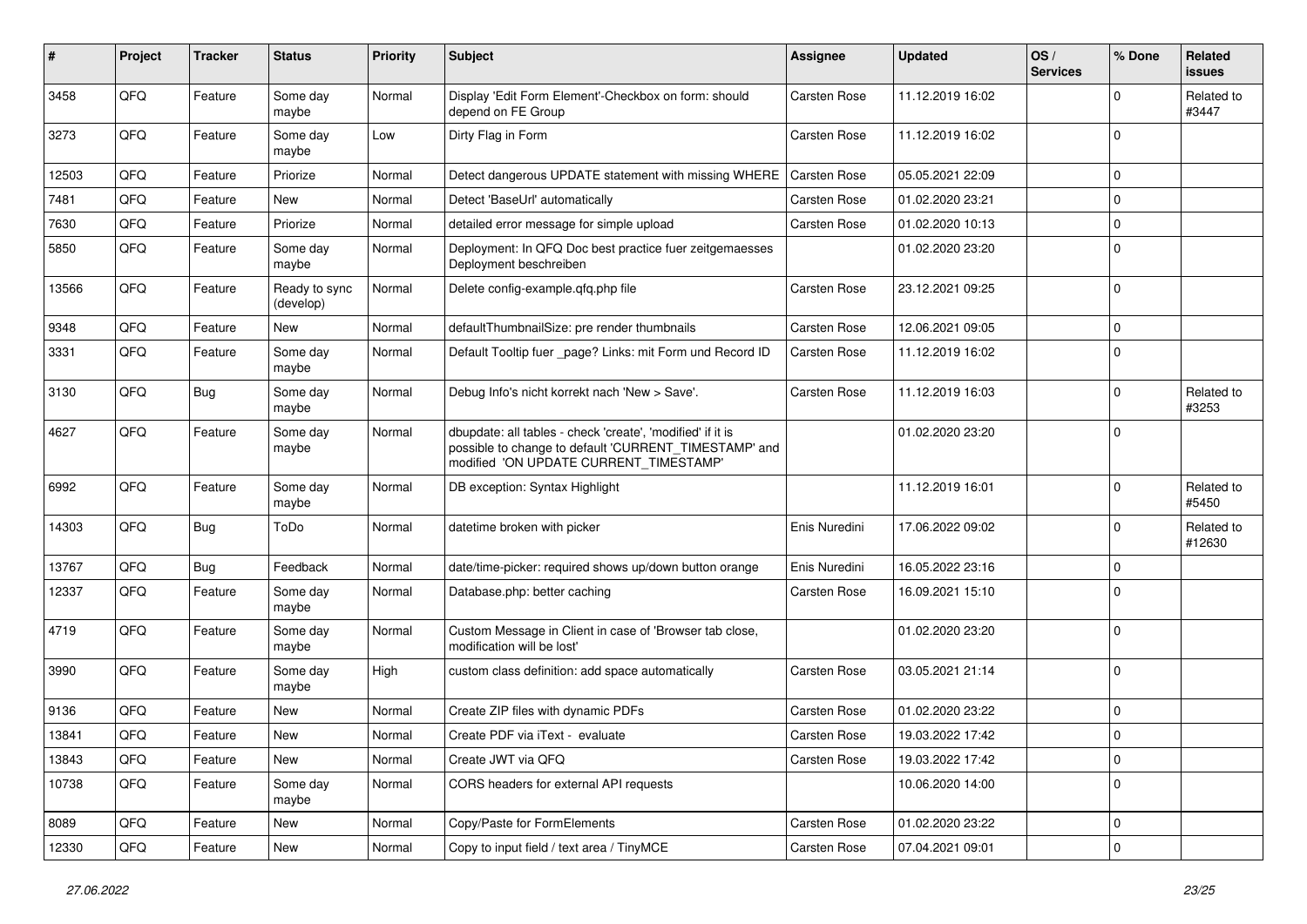| $\#$  | Project | <b>Tracker</b> | <b>Status</b>     | <b>Priority</b> | <b>Subject</b>                                                                                                                | <b>Assignee</b>     | <b>Updated</b>   | OS/<br><b>Services</b> | % Done      | <b>Related</b><br><b>issues</b>                 |
|-------|---------|----------------|-------------------|-----------------|-------------------------------------------------------------------------------------------------------------------------------|---------------------|------------------|------------------------|-------------|-------------------------------------------------|
| 12327 | QFQ     | <b>Bug</b>     | <b>New</b>        | Normal          | Copy to clipboard: Glyphicon can not be changed                                                                               | <b>Carsten Rose</b> | 27.12.2021 17:59 |                        | $\Omega$    |                                                 |
| 4650  | QFQ     | Feature        | Some day<br>maybe | Normal          | Convert html to doc/rtf                                                                                                       | Carsten Rose        | 01.02.2020 23:20 |                        | $\mathbf 0$ | Related to<br>#10704                            |
| 12714 | QFQ     | <b>Bug</b>     | <b>New</b>        | Normal          | Conversion of GIF to PDF broken when GIF contains Alpha.                                                                      | Carsten Rose        | 19.03.2022 17:49 |                        | $\Omega$    |                                                 |
| 8082  | QFQ     | Feature        | Priorize          | High            | Contact form without saving record                                                                                            | Carsten Rose        | 07.12.2021 15:20 |                        | $\Omega$    | Related to<br>#8587.<br><b>Blocks</b><br>#11850 |
| 3349  | QFQ     | Bug            | Some day<br>maybe | Normal          | config.qfq.ini: a) vertraegt keine '=' im Value (z.B. Passwort),<br>b) Values sollten in ticks einschliessbar sein (spaces, ) | <b>Carsten Rose</b> | 11.12.2019 16:02 |                        | $\Omega$    |                                                 |
| 4279  | QFQ     | <b>Bug</b>     | Some day<br>maybe | High            | config.linkVars lost                                                                                                          | Carsten Rose        | 03.05.2021 21:14 |                        | $\Omega$    |                                                 |
| 7102  | QFQ     | Feature        | New               | Normal          | Comment sign in report: '#' and '--'                                                                                          | Carsten Rose        | 01.02.2020 23:21 |                        | $\mathbf 0$ |                                                 |
| 6715  | QFQ     | Feature        | Some day<br>maybe | Normal          | Code-Refactoring: dbArray vereinheitlichen                                                                                    | Carsten Rose        | 11.12.2019 16:02 |                        | $\Omega$    |                                                 |
| 4420  | QFQ     | Feature        | Some day<br>maybe | Normal          | Client: Local Storage - store the changes of a form, local in<br>the browser.                                                 | Benjamin Baer       | 11.12.2019 16:02 |                        | $\Omega$    |                                                 |
| 6870  | QFQ     | Feature        | Priorize          | Normal          | Click on 'link' triggers an API call                                                                                          | Benjamin Baer       | 03.01.2022 08:25 |                        | $\mathbf 0$ |                                                 |
| 12476 | QFQ     | Feature        | <b>New</b>        | Normal          | clearMe: a) should trigger 'dirty', b) sticky on textarea resize                                                              | Benjamin Baer       | 04.01.2022 08:40 |                        | $\Omega$    | Related to<br>#9528                             |
| 11057 | QFQ     | <b>Bug</b>     | <b>New</b>        | High            | Checkboxes ohne span.checkmark im Report werden<br>ausgeblendet                                                               | Benjamin Baer       | 03.05.2021 21:12 |                        | $\Omega$    | Related to<br>#11039                            |
| 12163 | QFQ     | Feature        | <b>New</b>        | Normal          | Checkbox: table wrap                                                                                                          | <b>Carsten Rose</b> | 03.05.2021 20:51 |                        | $\mathbf 0$ |                                                 |
| 11752 | QFQ     | Bug            | New               | Normal          | checkbox renders multiple input elements with same name                                                                       | Carsten Rose        | 17.12.2020 14:58 |                        | $\Omega$    | Related to<br>#11750                            |
| 9669  | QFQ     | <b>Bug</b>     | Some day<br>maybe | Normal          | Checkbox / Template Group: radio/checkbox visible broken<br>after 'add'                                                       | Carsten Rose        | 16.06.2021 13:47 |                        | $\mathbf 0$ | Related to<br>#8091                             |
| 9853  | QFQ     | Feature        | New               | Normal          | Check das SQL / QFQ / Mail Logfile geschrieben wird                                                                           |                     | 09.01.2020 11:15 |                        | $\mathbf 0$ |                                                 |
| 12474 | QFQ     | Feature        | <b>New</b>        | Normal          | Check BaseConfigURL if it is given and the the last char is '/'                                                               | <b>Carsten Rose</b> | 03.05.2021 20:45 |                        | $\Omega$    |                                                 |
| 13451 | QFQ     | Bug            | New               | Normal          | Character Counter / Max Character: Problem in Safari                                                                          | Carsten Rose        | 15.04.2022 17:18 |                        | $\mathbf 0$ |                                                 |
| 13467 | QFQ     | Feature        | <b>New</b>        | Normal          | ChangeLog Generator                                                                                                           | Carsten Rose        | 19.03.2022 17:46 |                        | $\mathbf 0$ | Related to<br>#11460                            |
| 9781  | QFQ     | Feature        | <b>New</b>        | Normal          | Button: CSS class to make buttons smaller                                                                                     | Carsten Rose        | 01.02.2020 23:22 |                        | $\mathbf 0$ |                                                 |
| 10716 | QFQ     | Feature        | Some day<br>maybe | Normal          | Business Logic mit Externen Skripten                                                                                          | Carsten Rose        | 16.09.2021 15:10 |                        | $\Omega$    | Related to<br>#10713,<br>Related to<br>#8217    |